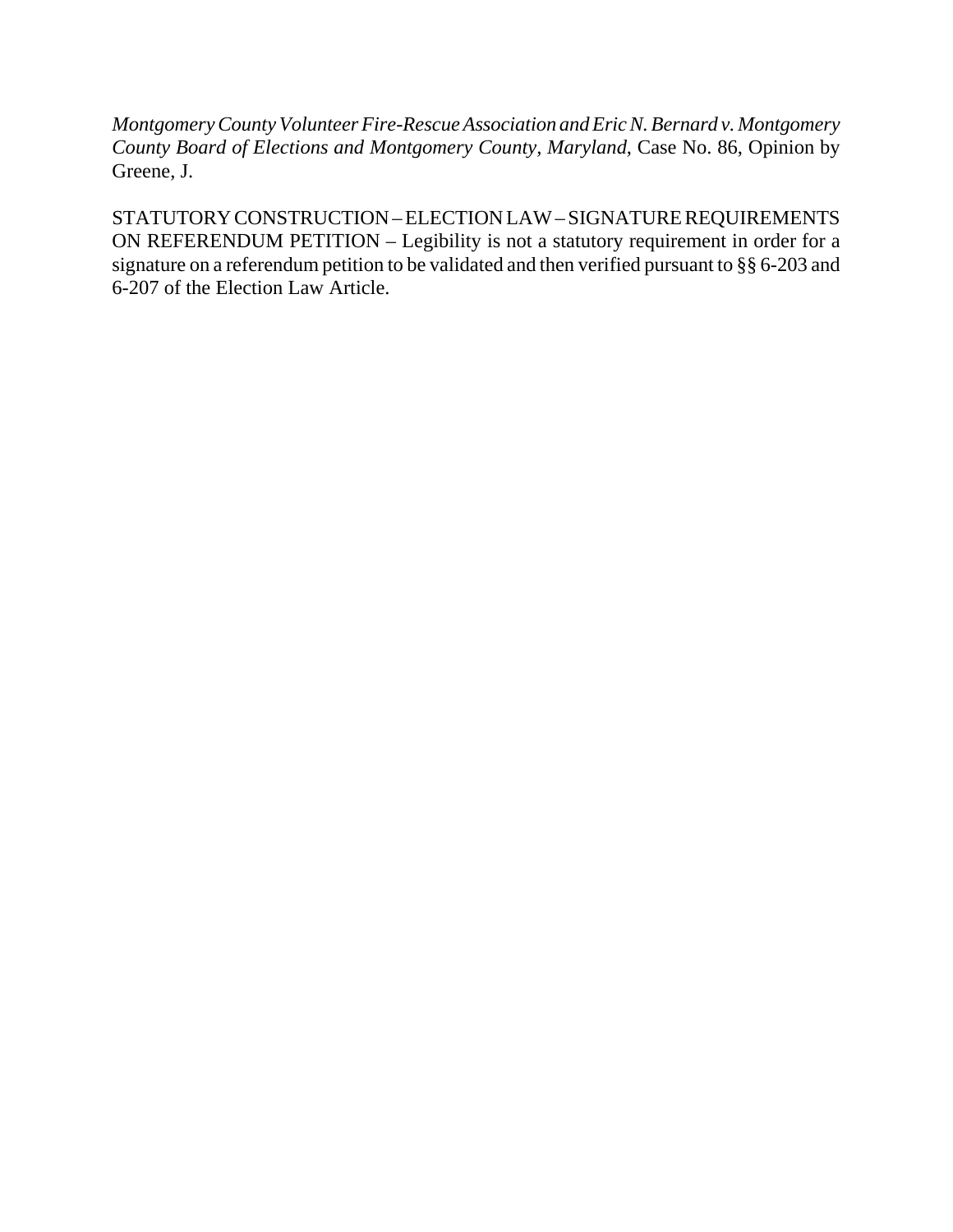In the Circuit Court for Montgomery County No. 337172-V

## IN THE COURT OF APPEALS OF MARYLAND

No. 86 September Term, 2010

## MONTGOMERY COUNTY VOLUNTEER FIRE-RESCUE ASSOCIATION AND ERIC N. BERNARD

v.

## MONTGOMERY COUNTY BOARD OF ELECTIONS AND MONTGOMERY COUNTY, MARYLAND

Bell, C.J. Harrell Battaglia Greene Murphy Adkins Barbera,

JJ.

Opinion by Greene, J. Harrell and Battaglia, JJ., dissent.

Filed: March 22, 2011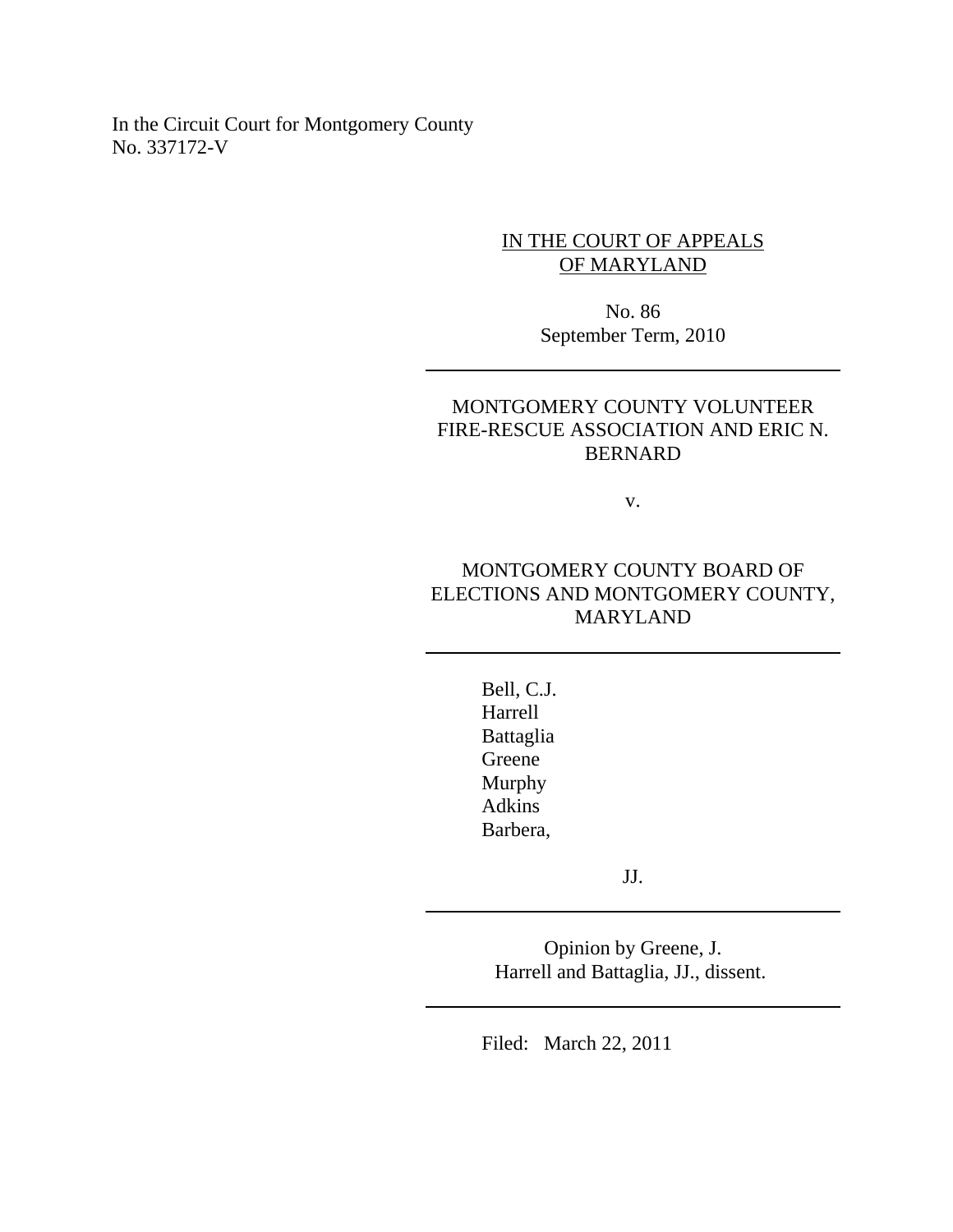After oral argument on September 29, 2010, this Court issued its per curiam Order

as follows:

For reasons to be stated later in an opinion to be filed, it is this 29th day of September, 2010,

ORDERED, by the Court of Appeals of Maryland, a majority of the Court concurring, that the judgment of the Circuit Court for Montgomery County be, and it is hereby, reversed, and the matter remanded to the Circuit Court with directions to enter judgment in favor of Appellants and an order that a referendum on the validity of Montgomery County Council Bill No. 13-10 be placed on the ballot at the General Election to be held on November 2, 2010. Costs to be paid by the Appellees. Mandate to issue forthwith.

We now set forth our reasons for that Order.

## **I.**

On May 21, 2010, the Montgomery County Council signed into law Bill 13-10, establishing an Emergency Medical Services Transport Fee. Appellant, the Montgomery County Volunteer Fire-Rescue Association ("the Association") sponsored a petition to challenge the bill through a referendum.<sup>1,2</sup> To that end, the Association submitted a local petition for an advance determination of adequacy and Appellee, the Montgomery County

<sup>&</sup>lt;sup>1</sup> *See* Article 16 of the Maryland Constitution; Md. Code (1957, 2005 Repl. Vol.), Article 25A, § 8 (power of referendum in chartered counties of Maryland); Montgomery County Charter § 114 – 115; *Doe v. Board of Elections*, 406 Md. 697, 702, 962 A.2d 342, 344-45, fn. 1 (2008) (describing the statutory and constitutional authority for citizens to seek referendum).

<sup>&</sup>lt;sup>2</sup> The law was subsequently defeated on referendum by Montgomery County voters during the November 2, 2010 General Election.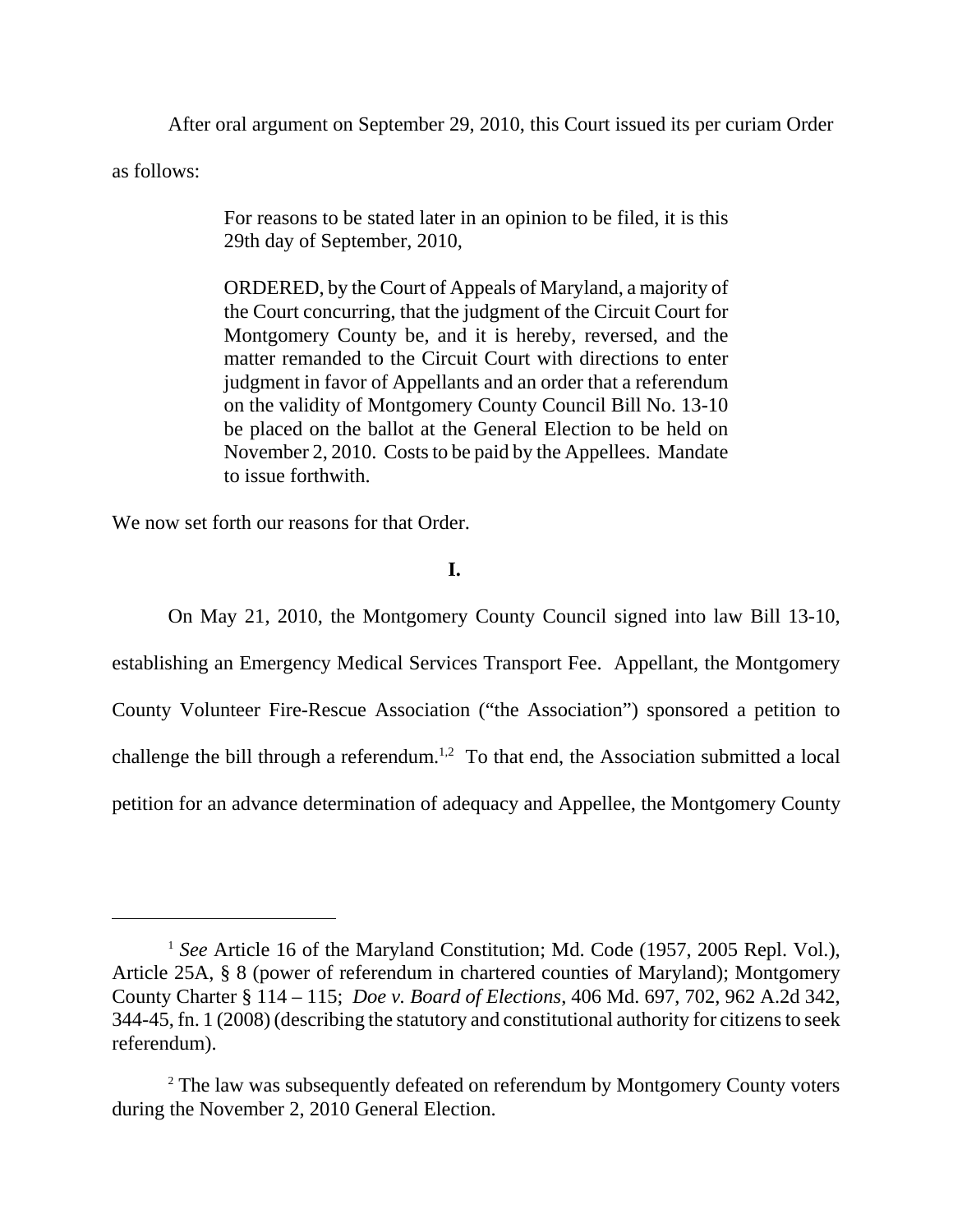Board of Elections<sup>3</sup> ("County Board") advised the Association that the format of the petition was acceptable. The County Board concurrently informed the Association that pursuant to Sections 114 and 115 of the Montgomery County Code, 50% of the total signatures required to place the referendum on the ballot were due by August 4 with the remaining signatures to be filed by August 19. On August 3 and 4, the Association submitted signature pages containing 33,740 signatures of which the Board accepted 13,021, or approximately 42% of the required signatures, thus failing to satisfy the  $50\%$  requirement.<sup>4</sup> Subsequently, on or before August 19, the Association submitted 18,937 signatures of which 5,317 were accepted.

On August 23, 2010, the Election Director for the County Board informed the Association that the August 4 filing would not be certified, pursuant to Md. Code (2003, 2010 Supp.), §§ 6-208(a) and 6-210(d) of the Election Law Article,<sup>5</sup> because of the failure to comply with the 50% threshold signature requirement of Section 115. Consequently, the referendum question would not be placed on the ballot.

Subsequently, on August 31, 2010, the Association filed a "Complaint for Judicial Review and Declaratory Judgment" in the Circuit Court for Montgomery County, pursuant

<sup>&</sup>lt;sup>3</sup> All references herein to "the Board" refer to the Montgomery County Board of Elections, unless otherwise stated.

<sup>4</sup> The August 4 filing lacked 2,346 valid signatures.

<sup>&</sup>lt;sup>5</sup> All references to statutory provisions refer to the Election Law Article of the Md. Code (2003, 2010 Supp.). The current edition of the Election Law Article is the 2010 Replacement Volume in which the germane provisions, namely, §§ 6-203, 6-204, 6-207, have been reprinted with no modifications.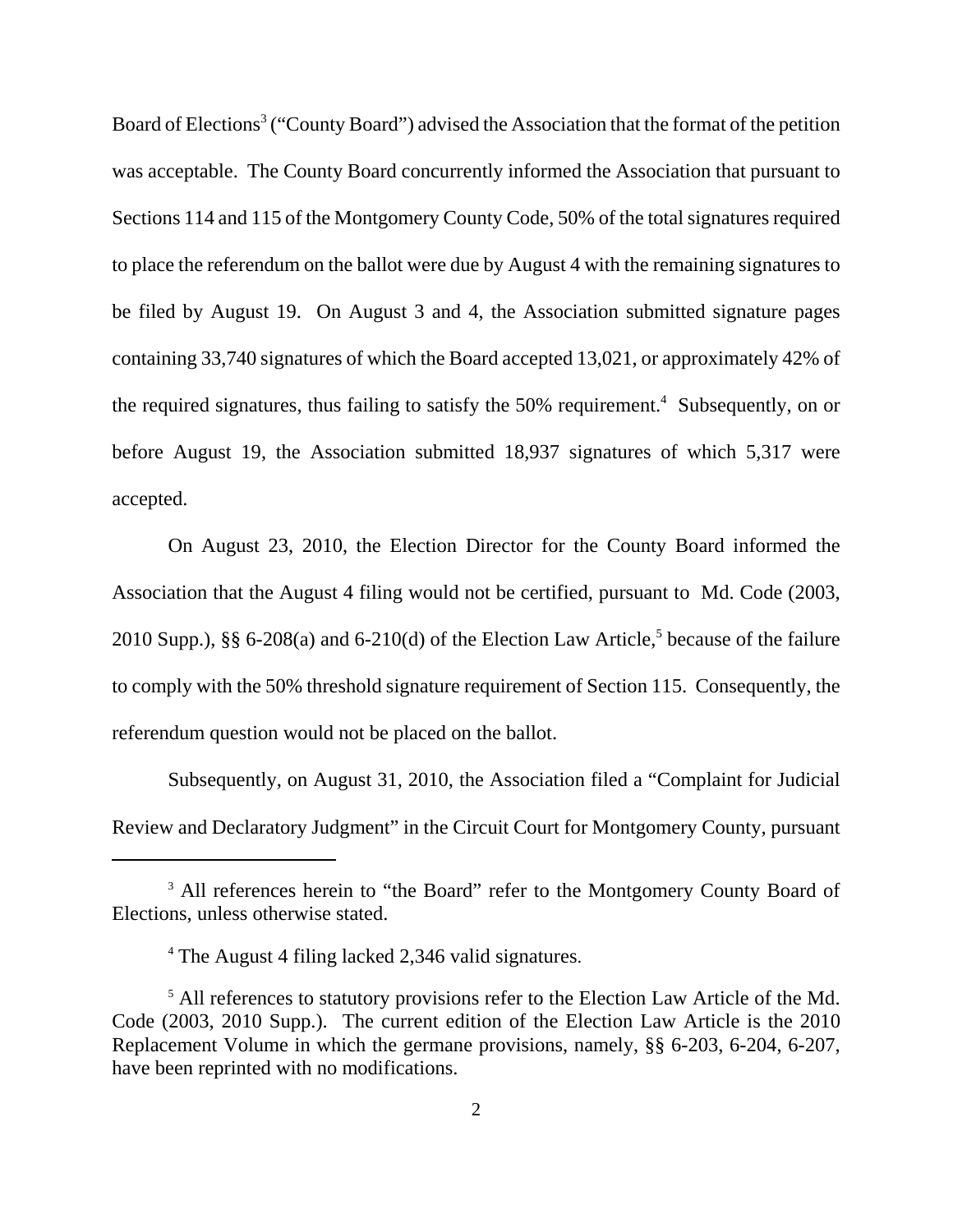to § 6-209, in order to challenge the Board's refusal to certify the referendum petition.<sup>6</sup> The review was expedited due to the impending general election.

According to the stipulation of facts submitted to the Circuit Court, the Board reviewed the entries on the petition for legal sufficiency using "among other things the 'State of Maryland Petition Acceptance and Verification Procedures: Statewide or Public Local Law Referendum Petition (Rev. March 2009).'" Using criteria cited therein, the Board rejected 20,719 of the petition entries that were submitted on August 4 and 13,620 of the signatures that were submitted on August 19. The Association identified 15,287 signatures among the 23,111 entries that were rejected because of "legibility"<sup>7</sup> issues with the signature itself, and both parties stipulated to the placement, or "bucketing," of those contested signatures into six categories distinguished by degrees of legibility, summarized *infra*. At oral argument before this Court, the Board conceded that if we agree with the Association's interpretation of the validation requirements of § 6-203, there would be sufficient signatures to meet the requirements under § 115 of the County Code without resorting to an independent review of the "bucketed" signatures.

On September 24, 2010, the Circuit Court granted summary judgment in favor of the Board concluding that it had not acted arbitrarily or capriciously in rejecting illegible or

<sup>&</sup>lt;sup>6</sup> In the Circuit Court action, Eric N. Bernard, the Association's executive director was added as a party plaintiff and Montgomery County was granted leave to intervene as a defendant.

<sup>&</sup>lt;sup>7</sup> Legibility is understood to mean the quality of being clear enough to read or decipher. American Heritage Dictionary of the English Language (4th ed. 2006).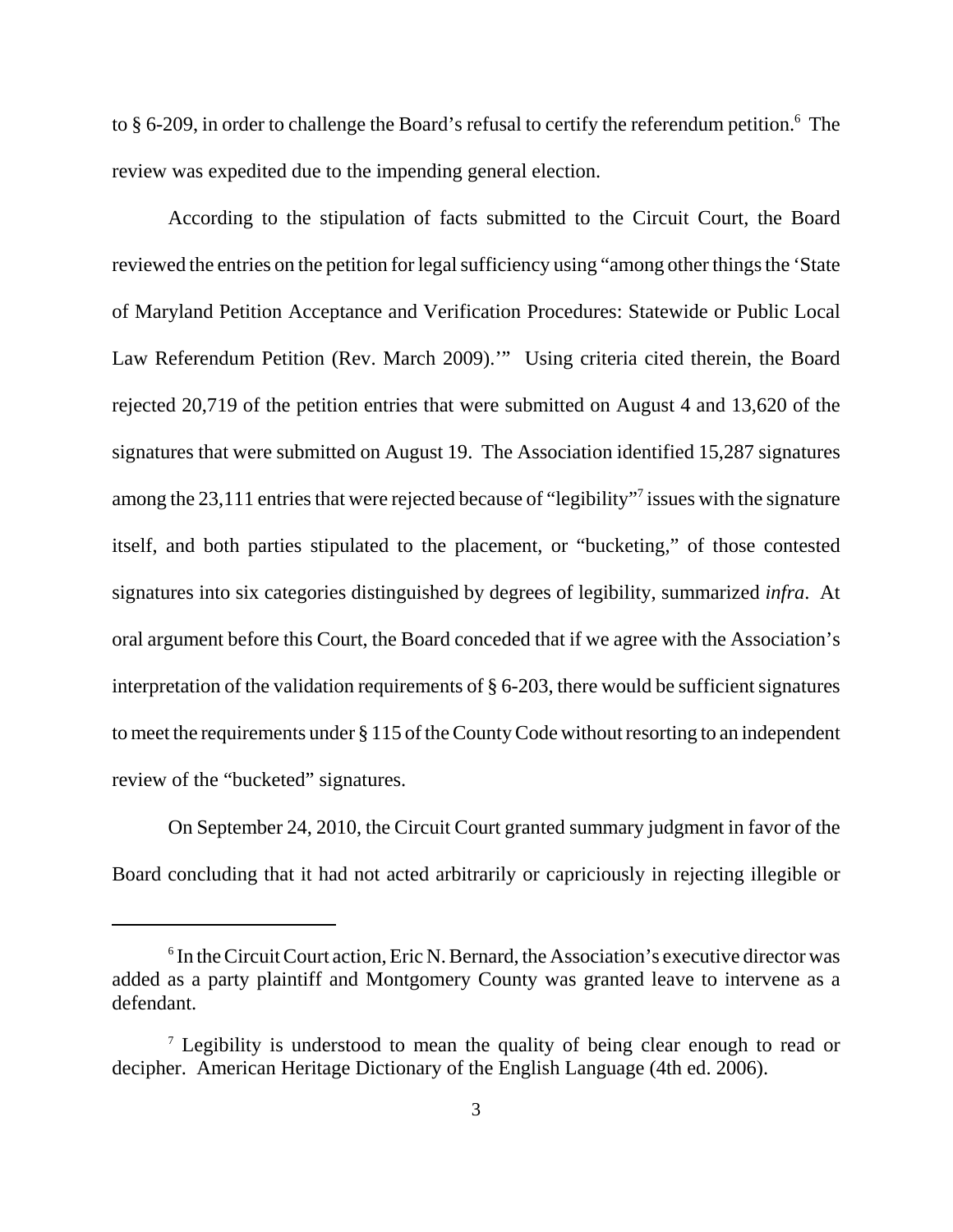partially legible signatures pursuant to the requirements of Maryland statutory and common law, particularly this Court's decision in *Doe v. Board of Elections*, 406 Md. 697, 962 A.2d 342 (2008). Subsequently, the Association and the County Board noted an Appeal and Cross-Appeal, respectively, to the Court of Special Appeals. Prior to consideration by the Court of Special Appeals, we granted the petition for writ of certiorari filed by the Association and Mr. Bernard to address the following question:

> Is a signature on a local petition valid under Md. Code (2003, Supp. 2010)  $\frac{1}{2}$  6-203(a) of the Election Article if (i) an individual provides all the required printed information and that information is consistent with Maryland's voter registration list, (ii) the signer executes what she believes to be her lawful signature, legible or otherwise, and (iii) the petition circulator attests, as required by § 6-204, that the individual signed in his or her presence?

*Montgomery County Volunteer Fire-Rescue Association and Eric N. Bernard v. Montgomery County Board of Elections and Montgomery County, Md.*, 415 Md. 610, 4 A.3d 514 (2010)

(denying the County Board's conditional cross-petition).

### **II.**

In this case, the Board's determination that the Petition was ineligible for certification because of an insufficient number of valid signatures, made pursuant to its interpretation of § 6-203 (addressing petition signer information and validation) and our opinion in *Doe*, presents an issue of statutory construction and consequently one of law. *E.g. Opert v. Criminal Injuries*, 403 Md. 587, 593, 943 A.2d 1229, 1232 (2008) (noting that in determining whether the Criminal Injuries Compensation Board had interpreted correctly an operative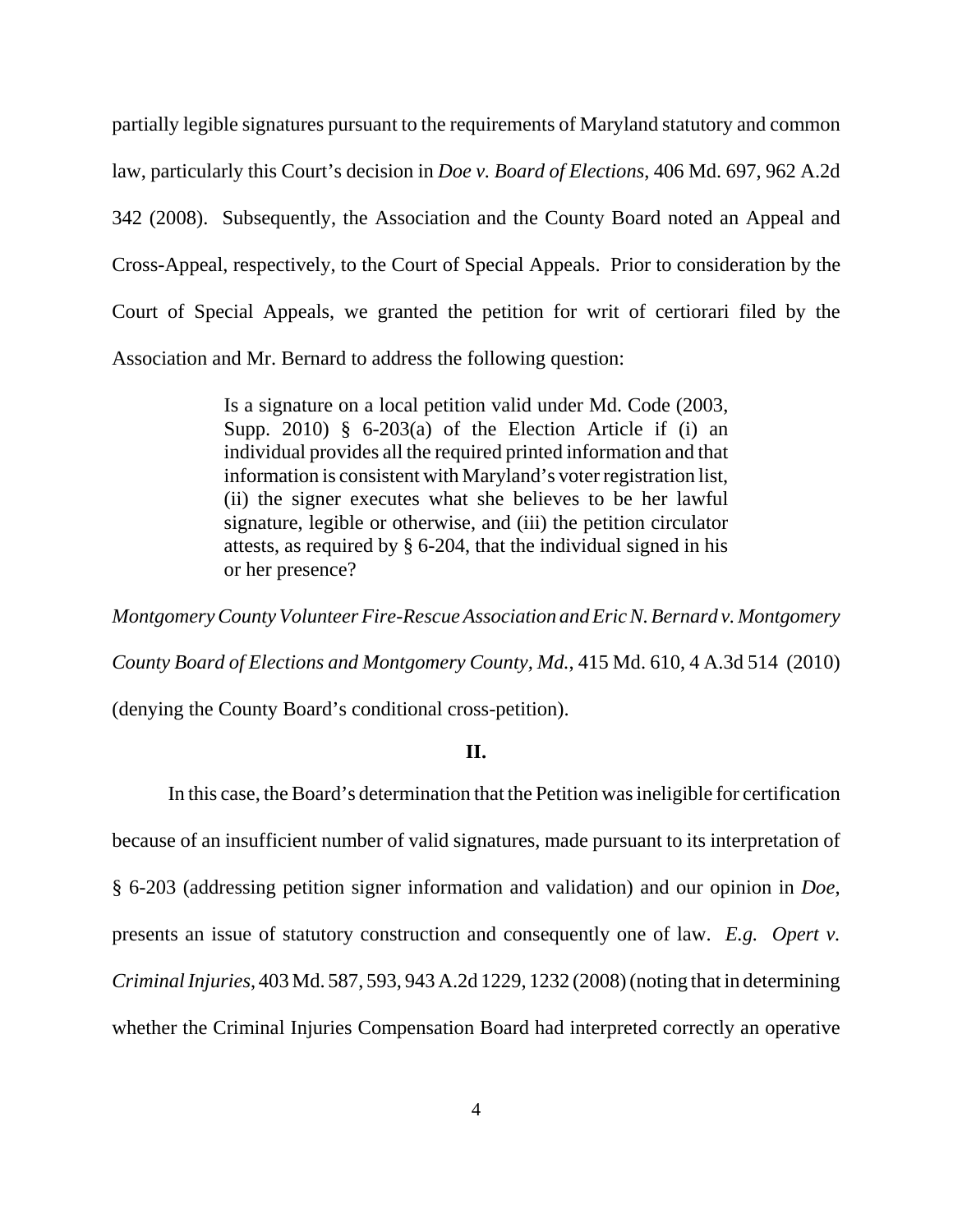word in the Criminal Injuries Compensation Act "[t]he issue before us is, indeed, one of statutory construction and therefore one of law."); *see e.g. Malick v. Athenour* 44 Cal. Rptr. 2d 281, 285-86 (Cal. Ct. App. 1995) (holding that "[t]he question of the validity of the disqualification of those signers who did not print separately each letter of their names was one of law – an issue to be resolved by the court. The trial court was not required to defer to the election department's interpretation of the law or … adoption of a policy contrary to  $law.''.$ 

In the instant case, we conclude that the particular statutory provision at issue, i.e. § 6-203(a)(1), is clear and unambiguous, notwithstanding the utility of judicial gloss, and therefore we do not defer to the Board 's interpretation. *Fire Fighters v. Cumberland*, 407 Md. 1, 9, 962 A.2d 374, 378-79 (2008) ("If the language of the statute is clear and unambiguous, we need not look beyond the statute's provisions and our analysis ends."); and cases cited therein. "When a statutory provision is entirely clear, with no ambiguity whatsoever, administrative constructions, no matter how well entrenched, are not given weight."). *Aviation Administration v. Noland*, 386 Md. 556, 572, 873 A.2d 1145, 1155 (quoting *Board of Physician v. Banks*, 354 Md. 59, 67-69, 729 A.2d 376, 380-381, fn. 2 (1999)).

In *Doe*, this Court addressed whether the requirements of § 6-203 were mandatory or directory. The issue in *Doe was:*

> Did the Circuit Court [for Montgomery County] err in ruling, contrary to the strict compliance standard dictated by this Court in an unbroken line of decisions, that specific signature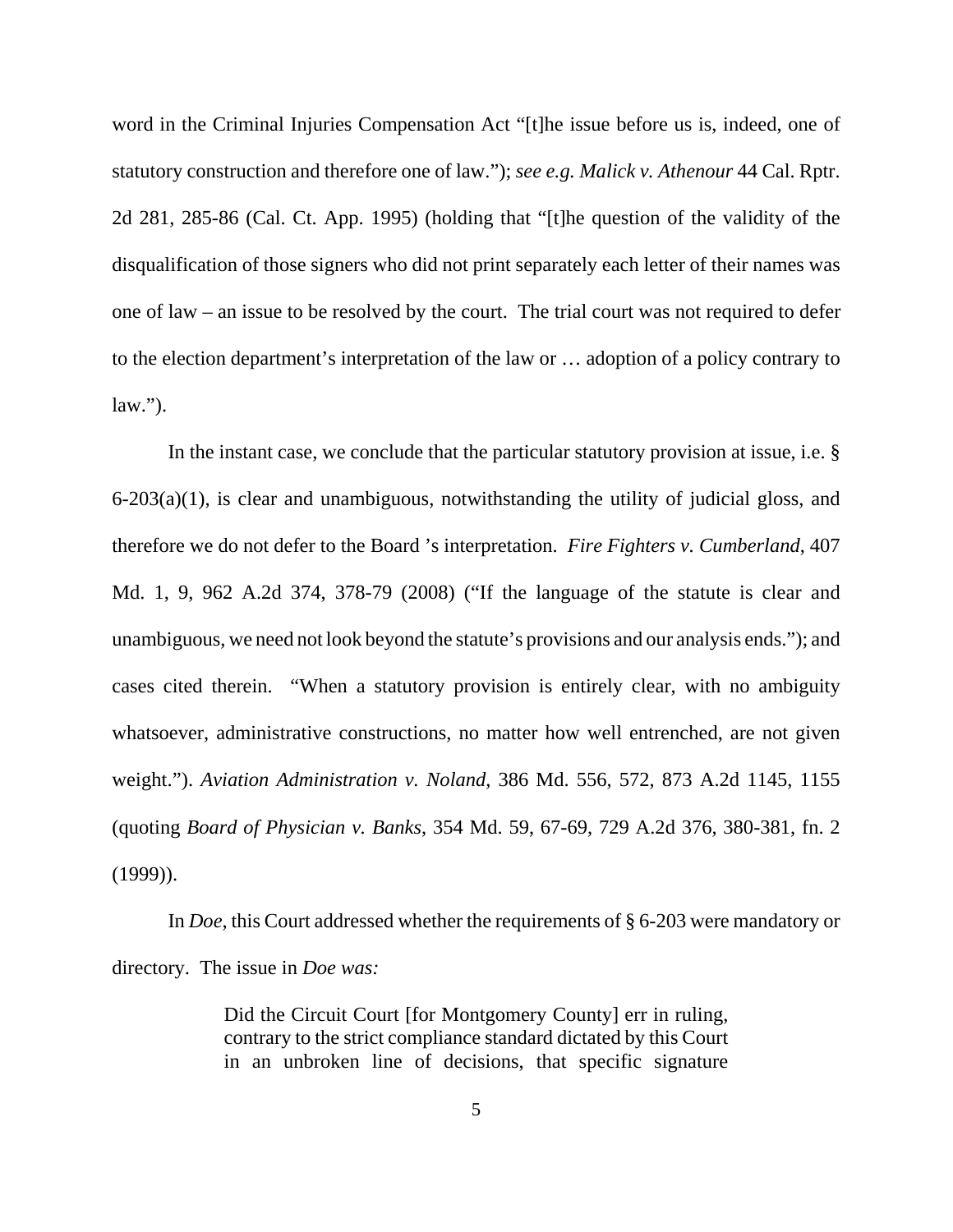requirements prescribed under the election laws for referenda petitions need not be met, with the result that a referendum petition carrying an insufficient number of valid signatures was certified for the ballot?

406 Md. at 704, 962 A.2d at 346. Ultimately, we answered that question affirmatively, holding that the Circuit Court had erred in concluding that "the dictates of Section 6-203 were suggestive rather than required." *Doe*, 406 Md. at 727, 962 A.2d at 360. In *Doe*, we held that the plain meaning of § 6-203 was that the signature requirements in subsection (a)(1) were mandatory, as indicated by the direction that the signer "shall" provide a signature and other required printed or typed information. *Doe*, 406 Md. at 728, 962 A.2d at 360. To reach our decision in *Doe*, we relied upon our prior decision in *Barnes, etc. v. State, ex rel. Pinkney*, 236 Md. 564, 571-72, 204 A.2d 787, 790-91 (1964), in which this Court held that the statutory provisions regarding referendum petitions within Code (1964 Supp.) Article 33, § 169, namely, address, precinct of registration, signature, and printed name "pertain[ed] only to the identification of the signer" and §§ 169A-E provided "collateral measures to prevent fraud[.]" Consistent with *Barnes* and *Doe*, we shall construe §§ 6-203 and 6-204 (addressing the circulator's affidavit) together, in harmony, and in the context of the entire statutory scheme. In *Doe,* we concluded that when read together §§ 6- 203 and 6-207 (addressing verification of the petition entries) are not ambiguous. *Doe*, 406 Md. at 731-32, 962 A.2d at 362-63. Today, we emphasize that § 6-203 requires the Board to validate signatures placed on a petition for referendum, and we answer a question that we were not asked to address in *Doe*. The question is whether a signature must be "legible,"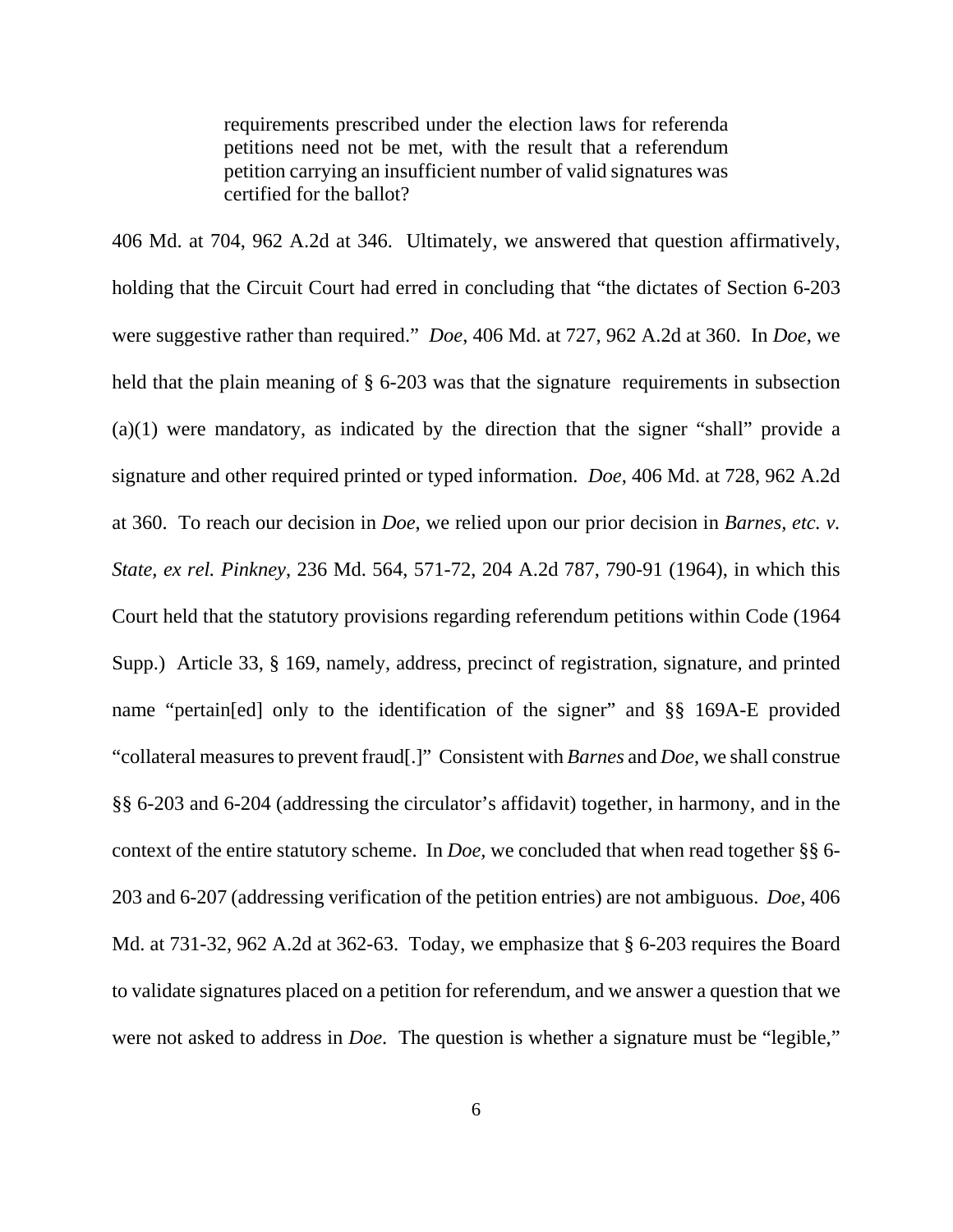when there is other information identifying the signer, in order to be counted pursuant to the petition validation and verification process. We hold that a signature on a petition for referendum is but one component of the voter's identity that is to be considered in the validation process, and that if the signer's entire entry is statutorily sufficient under § 6-203, an illegible signature, on its own, does not preclude validation.8

### **III.**

"In statutory interpretation, our primary goal is always 'to discern the legislative purpose, the ends to be accomplished, or the evils to be remedied by a particular provision' … We begin our analysis by first looking to the normal, plain meaning of the language of the statute …." *Doe*, 406 Md. at 712, 962 A.2d at 350-51 and cases cited therein. Section 6-203 of the Election Law Article states, in pertinent part:

#### **§ 6-203. Signers; information provided by signers.**

(a) *In general*. – To sign a petition, an individual shall: (1) sign the individual's name as it appears on the statewide voter registration list or the individual's surname of registration and at least one full given name and the initials of any other names; and (2) include the following information, printed or typed, in the spaces provided: (i) the signer's name as it was signed; (ii) the signer's address;

<sup>&</sup>lt;sup>8</sup>The dissenting opinion assails this conclusion; however, in doing so it fails or refuses to appreciate the precise issue before this Court. Here, unlike in *Doe*, our focus is shifted to the interplay between §§ 6-203 and 6-204, rather than §§ 6-203 and 6-207. In *Doe*, we said that the signature requirement is mandatory; however, we never said anything about the quality of the signature, penmanship, or decipherability. Moreover, the statute under consideration, as written, does not set forth any express requirements as to quality, penmanship or legibility of a signature.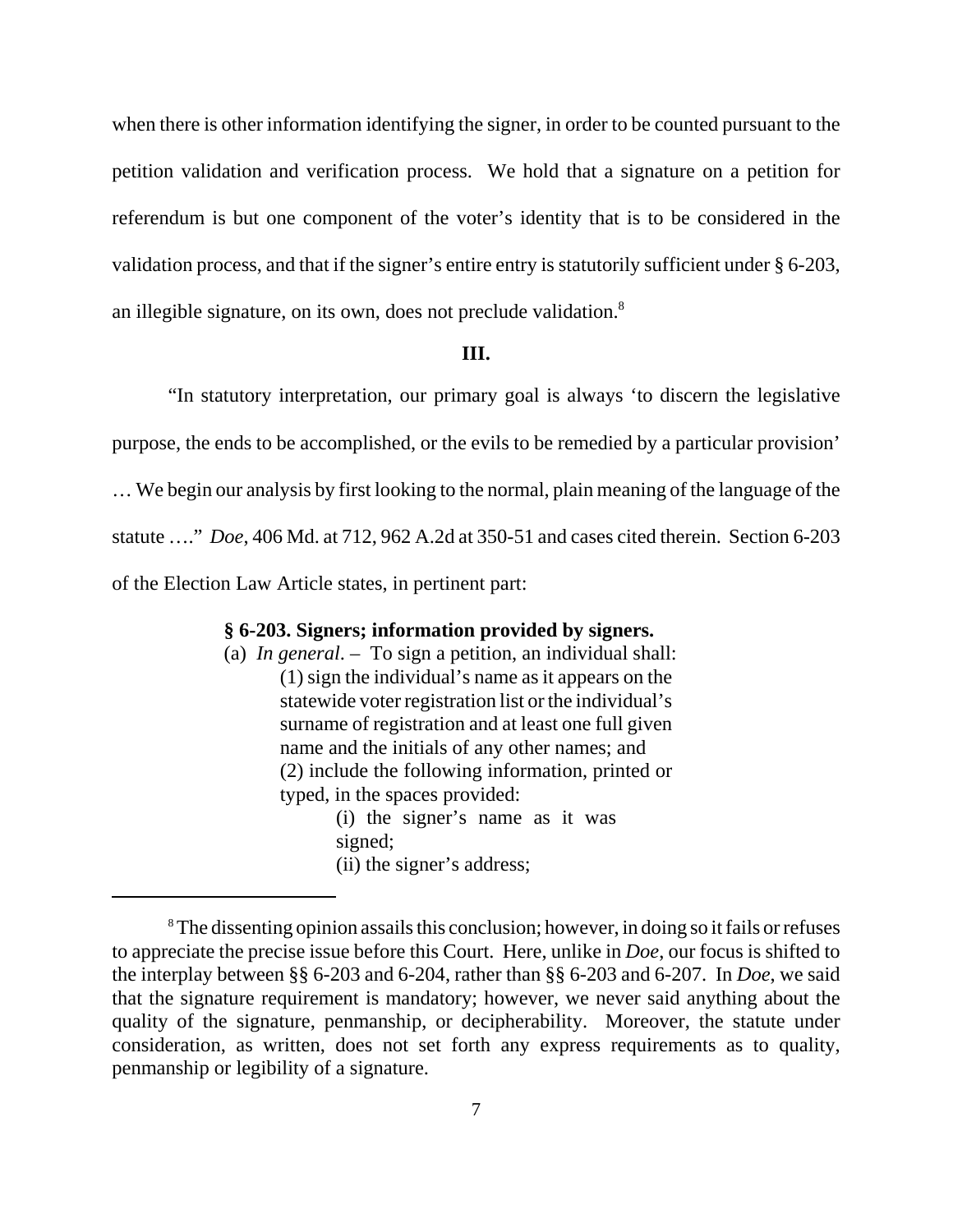(iii) the date of signing; and (iv) other information required by regulations adopted by the State Board.

(b) *Validation and counting.*- The signature of an individual shall be validated and counted if:

> (1) the requirements of subsection (a) of this section have been satisfied;

> (2) the individual is a registered voter assigned to the county specified on the signature page and, if applicable, in a particular geographic area of the county;

> (3) the individual has not previously signed the same petition;

> (4) the signature is attested by an affidavit appearing on the page on which the signature appears;

> (5) the date accompanying the signature is not later than the date of the affidavit on the page; and (6) if applicable, the signature was affixed within the requisite period of time, as specified by law.

§ 6-203(a) – (b). The parties contest the meaning of § 6-203(a)(1) that directs a petition signer that he or she shall: "sign the individual's name as it appears on the statewide voter registration list or the individual's surname of registration and at least one full given name and the initials of any other names."

Petitioner contends that a person's ordinary signature, notwithstanding illegibility, can satisfy  $\S 6-203(a)(1)$ . Specifically, Petitioner asserts that if the election authority is presented with printed information identifying the petition signer that is consistent with the information in the voter registration record, then  $\S 6{\text -}203(b)(1)$  does not require rejection of the signature because of illegibility. The Board's misinterpretation of the statute, Petitioner argues,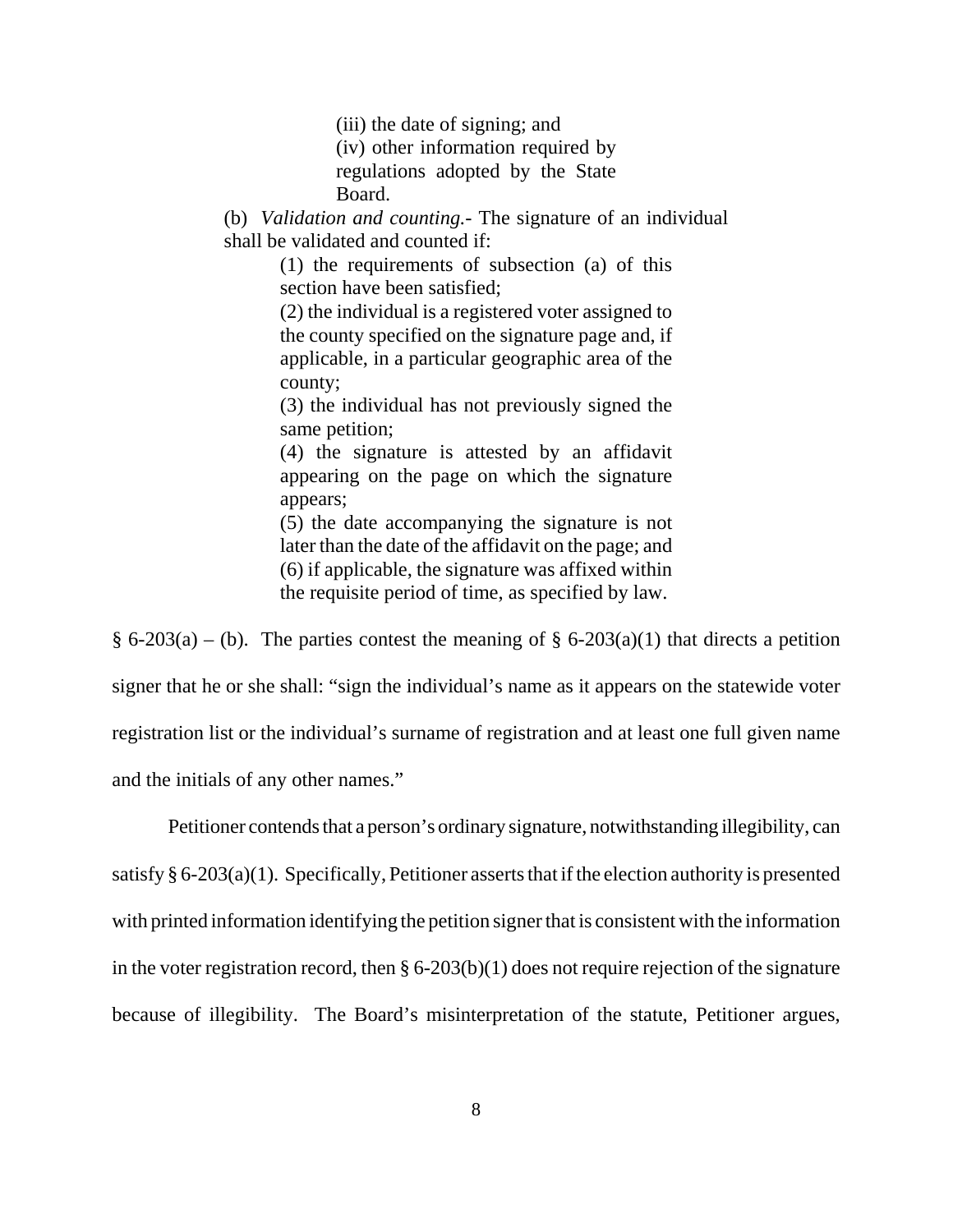imposes a "penmanship" requirement, thereby making the "signature" requirement superfluous because the signature is required to "match" the printed name. Petitioner contends, further, that the Board's requirements nullify the purpose of the circulator's affidavit, which "is designed to assure the validity of the signatures." § 6-204(b). Additionally, Petitioner notes the absurdity of an interpretation whereby the Board will reject signatures identical, or nearly identical to those on file with the Board's voter registration records. Finally, Petitioner contends that the Board's interpretation does not prevent or enable detection of fraud.

Respondent counters, contending that the phrase "as it appears on the statewide voter registration list" means that the signature should be exactly as the printed name appears on the petition, i.e., that they should match. In basic terms, says Respondent, the Board cannot validate a signature it cannot read. The Board claims that it construed the Petition in strict compliance with § 6-203, as directed by this Court's interpretation of that provision as espoused in *Doe*, noting that there we stated, "the provisions [of § 6-203] are mandatory, not suggestive." *Doe*, 406 Md. at 728, 962 A.2d at 360. Moreover, the Respondent asserts that *Doe* compelled it to err on the side of exclusion, while prior to *Doe*, the Board had been more lenient and erred on the side of validation. Finally, Respondent maintains that it did not reject any signatures that were partially legible, only those it could not determine to be in

<sup>9</sup> Penmanship commonly means the "art, skill, style, or manner of handwriting." American Heritage Dictionary of the English Language (4th ed. 2006).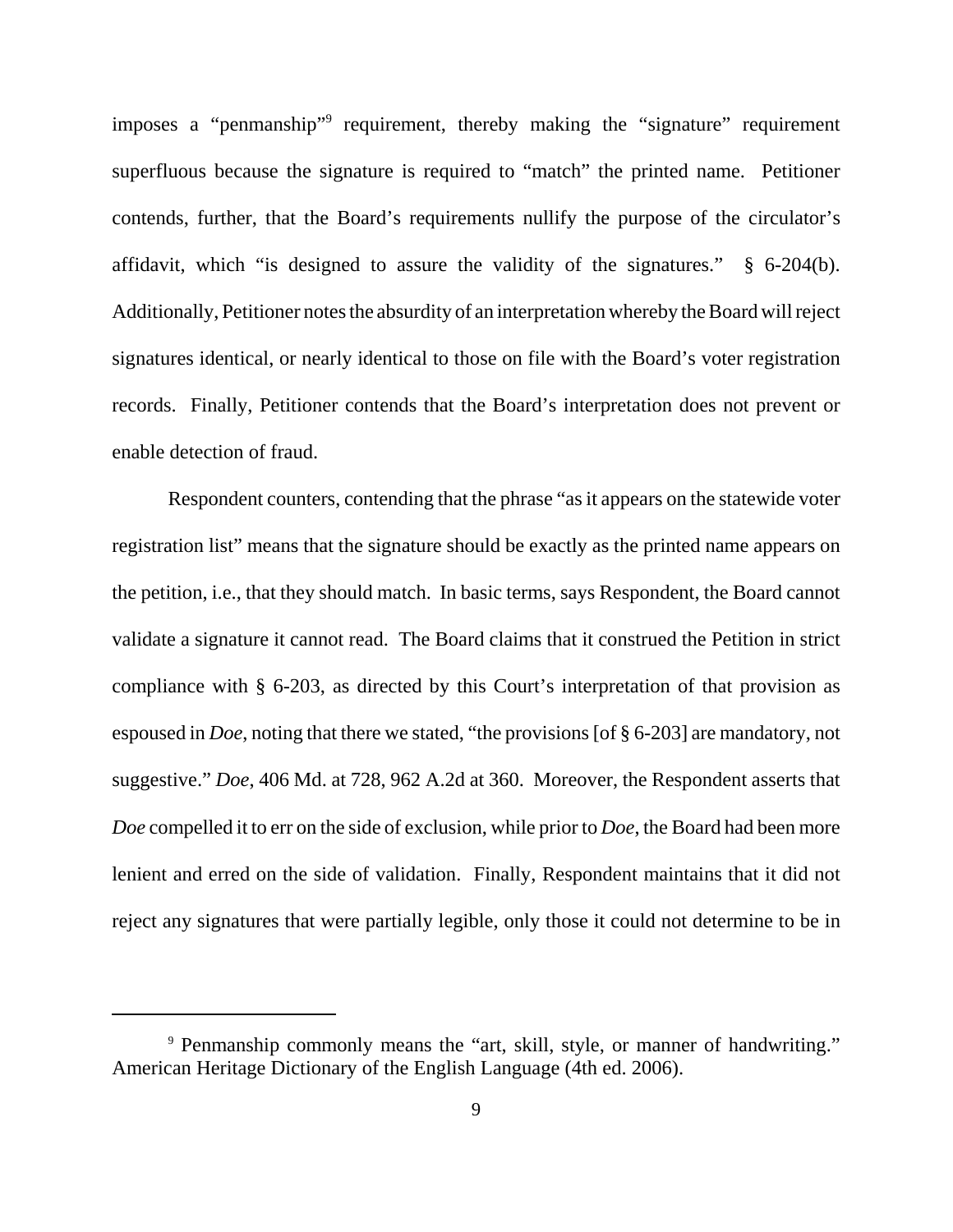compliance with  $§$  6-203.<sup>10</sup>

Plainly, the overarching goal of the entire Petition Subtitle is to ensure that only eligible voters sign petitions, hence the requirement for identifying information including name and address, including zip code. We now hold that § 6-203(b)(1) directs the election authority to validate a petition signer's entry if there is sufficient cumulative information on the face of the petition, e.g., a signature, a printed name, address, date of signing, and other information required by regulation, evidencing compliance with § 6-203(a), to determine the identity of the signer. The Board should not stop the validation process merely because the signature is itself illegible. If the signature field is illegible, as may often be the case, the election authority is able pursuant to  $\S$  6-203 and  $\S$  6-204<sup>11</sup> to validate a signature and

<sup>11</sup> Section 6-204 of the Election Law Article states:

### **§ 6-204. Circulators; affidavit of the circulator.**

<sup>&</sup>lt;sup>10</sup> The summary of the bucketed signatures provided to this Court indicates that the Board rejected partially legible signatures. The bucketed categories included: "legible, full name … legible, not full name … partially legible, full name … partially legible, not full name ... partially legible, discernible letters ... [and] illegible."

<sup>(</sup>a) *In general*. – Each signature page shall contain an affidavit made and executed by the individual in whose presence all of the signatures on that page were affixed and who observed each of those signatures being affixed.

<sup>(</sup>b) *Requirements*. – The affidavit shall contain the statements, required by regulation, designed to assure the validity of the signatures and the fairness of the petition process.

<sup>(</sup>c) *Age of circulator*. – A circulator must be at least 18 years old at the time any of the signatures covered by the affidavit are affixed.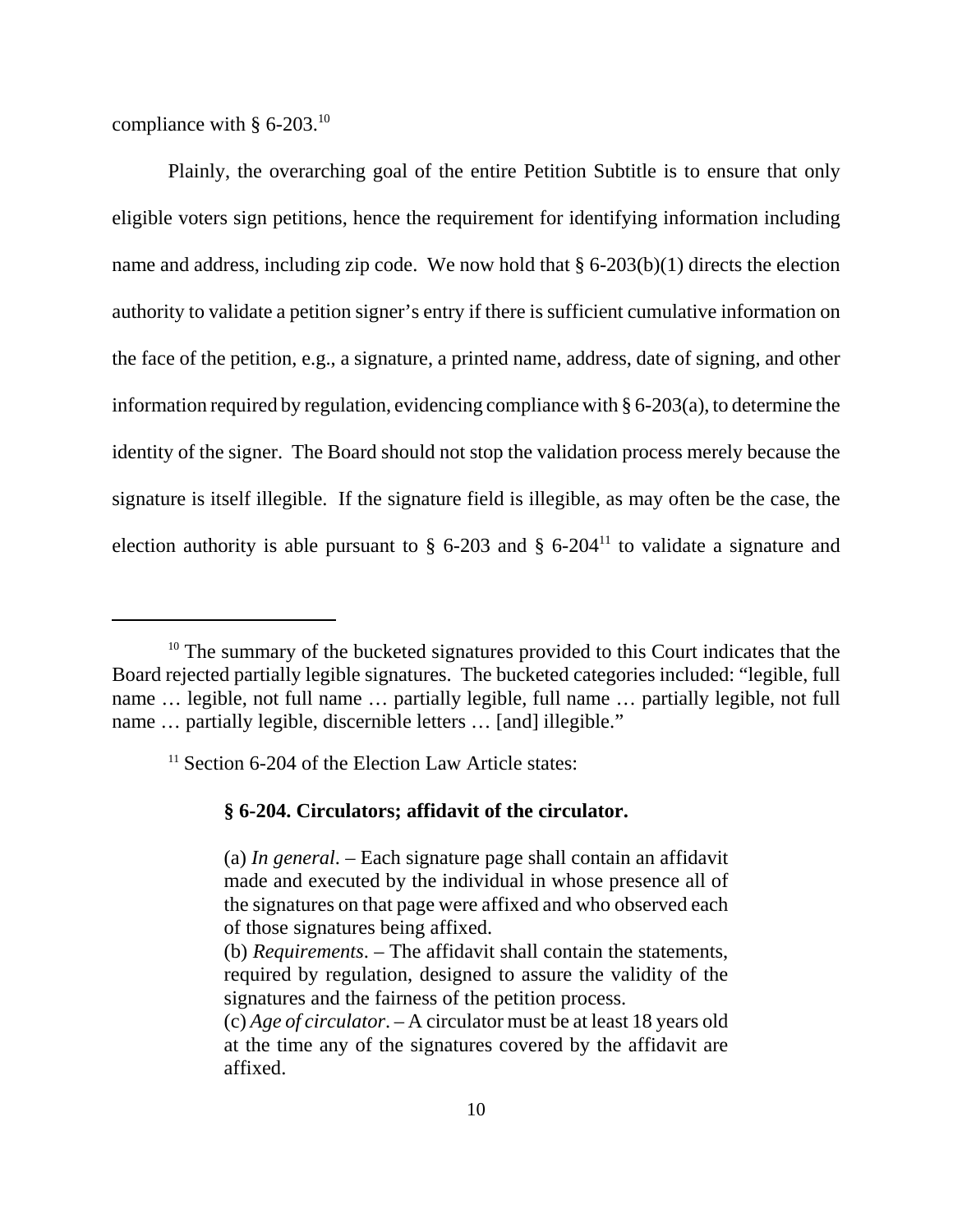"ensure that the name of the individual who signed the petition is listed as a registered voter" pursuant to  $§$  6-207.<sup>12</sup>

### **A.** *Doe v. Montgomery County Bd. of Elections*

In *Doe*, this Court was asked to address, among other things, whether there was error in the certification of a referendum petition that allegedly failed to carry the required number of signatures because of non-compliance with the signature requirements of § 6-203. *Doe*, 406 Md. at 704, 962 A.2d at 346. The trial judge in *Doe* held that § 6-203 was directory, not mandatory, and therefore "10,876 signatures challenged on the basis of alleged violations of § 6-203 [were] valid, because [the County Board] determined that all non-disqualified signatories were registered voters and residents of Montgomery County." First, he reasoned that because the validation and verification provisions, namely § 6-203 and § 6-207, when

#### **§ 6-207. Verification of signatures.**

Md. Code. (2003, 2010 Supp.)  $\S 6-207(a) - (b)$  of the Election Law Article.

 $12$  Section 6-207 of the Election Law Article states, in pertinent part:

<sup>(</sup>a) *In general*.  $- (1)$  Upon the filing of a petition, and unless it has been declared deficient under §§ 6-206 of this subtitle, the staff of the election authority shall proceed to verify the signatures and count the validated signatures contained in the petition.

<sup>(2)</sup> The purpose of signature verification under paragraph (1) of this subsection is to ensure that the name of the individual who signed the petition is listed as a registered voter. (b) *State Board to establish process.* – The State Board, by regulation, shall establish the process to be followed by all election authorities for verifying and counting signatures on petitions.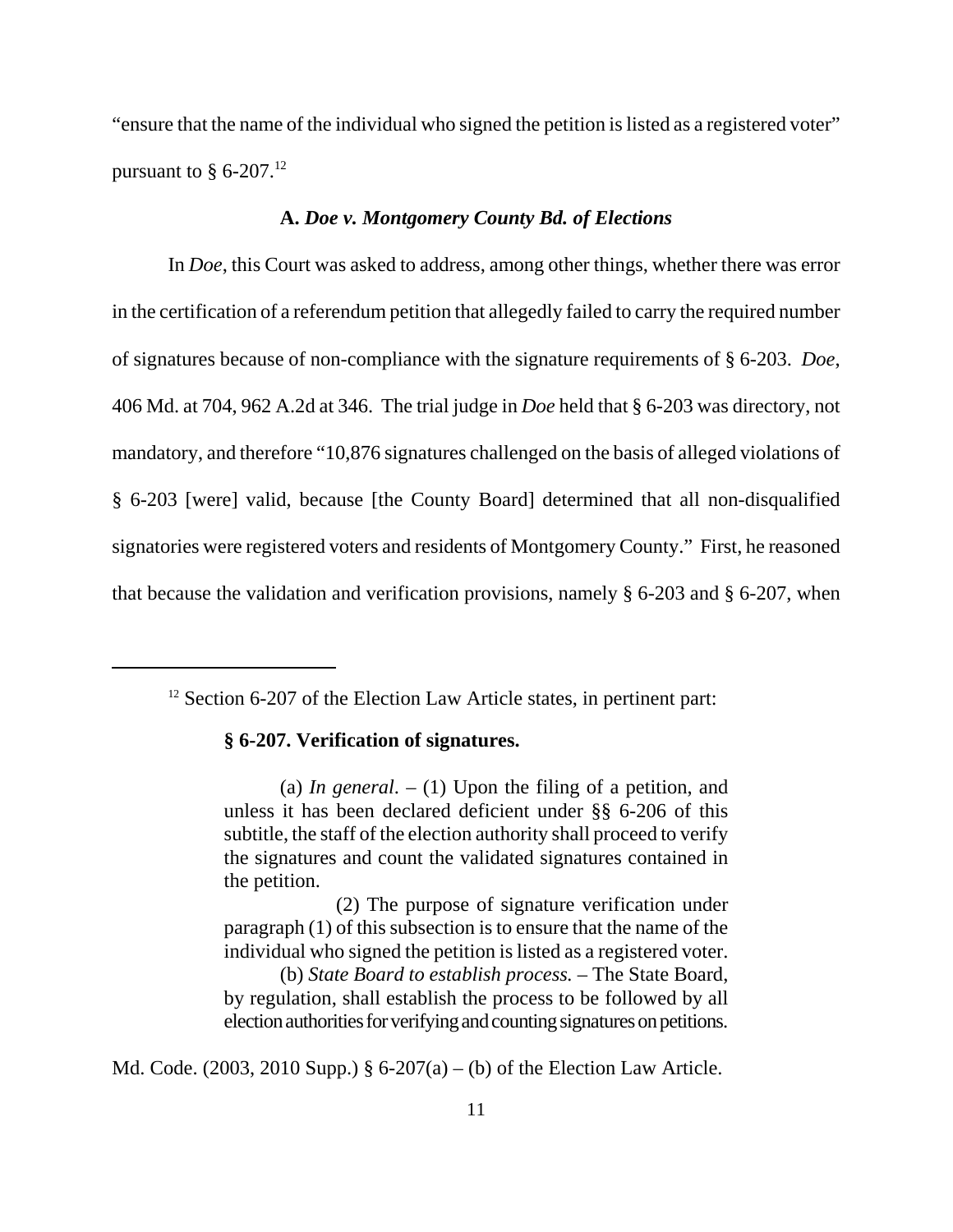read together, created ambiguity about the meaning and purpose of validation under § 6-203, the statute did not require strict compliance. Moreover, the trial judge said that the responsibility of the Board under the statute was to ensure "only that signatories to the petition were registered voters and … detecting cases of patent fraud." We held in *Doe* that the challenged signatures were invalid as a matter of law, reasoning that the trial judge had misconstrued § 6-203 to be directory based on his erroneous conclusion that § 6-203 and § 6-207 created ambiguity about the validation process. *Doe*, 406 Md. at 733, 962 A.2d at 363.

Subsequent to our decision in *Doe*, the State Board altered the manner in which it approached signature review on submitted petitions as evidenced by the revised "State of Maryland Petition Acceptance and Verification Procedures: Statewide or Public Local Law Referendum Petition." (Revised March 2009). According to the guidelines, the validator must first determine if the printed name matches the signature exactly. If not, the signature is invalidated. If the signature and the printed name match, the validator must consult a schedule of examples that show acceptable and unacceptable names.<sup>13</sup>

### **2. NEW Procedure – Name determination – NEW Code**

- a. First determine if the printed name matches the signature exactly.
	- i. If the signature and printed name do not match, invalidate the name
	- ii. If the signature and printed name match, move
	- on to the second step in name determination.
- b. If the name and signature match, determine if the name is acceptable under the following guidelines:
	- i. The name on the voter registration record is

(continued...)

<sup>&</sup>lt;sup>13</sup> The Board's guidelines state in pertinent part that: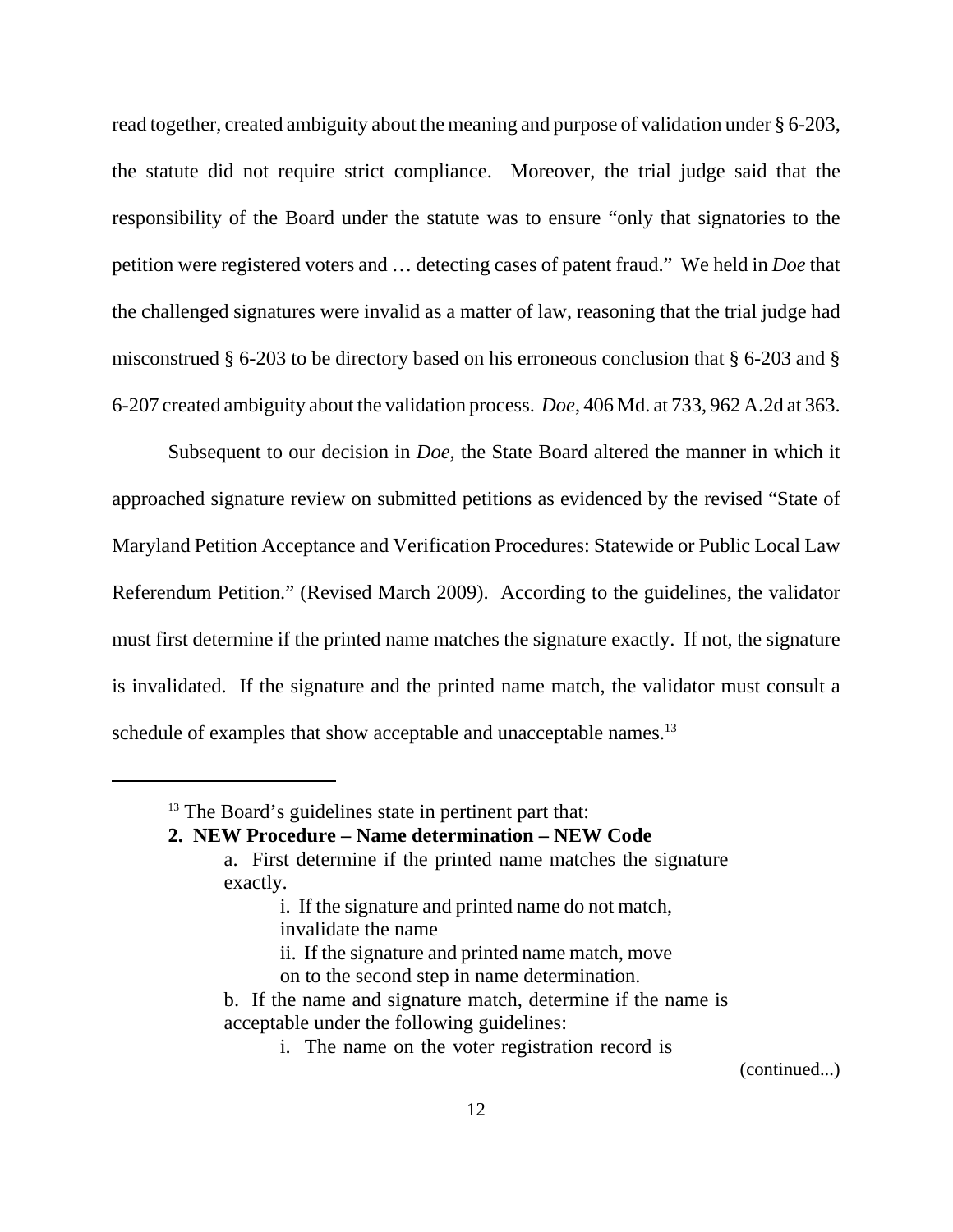As reflected in the present case, the County Board, following the State Board's instructions, has put an unduly burdensome emphasis on the signature component of the petition entry, by requiring an exact "match" between a signature on the petition and printed name, as it appears on the voter registration list, all in the name of compliance with our decision in *Doe*. 14 *See Barnes*, 236 Md. at 573, 204 A.2d at 791-92 (noting that the

 $13$ (...continued)

John Henry Smith

1. Accepted versions of the name

on the petition

- a. J. Henry Smith
- b. John H. Smith
- c. John Henry Smith
- 2. Unaccepted version of the name

on the petition

- a. John Smith
- b. J. Smith
- c. J.H. Smith
- d. Henry Smith
- e. H. Smith
- f. Johnny Smith

"State of Maryland Petition Acceptance and Verification Procedures: Statewide or Public Local Law Referendum Petition" (Revised March 2009), (Pet. Ex. D). The guidelines do not specify if the "name" to be compared to the voter registration list is the printed or signed name, however, since the printed name must match the signature exactly, in the first step, it is reasonably inferred that the reviewer is directed to compare either to the record.

 $14$  Prior decisions of this Court affirm that statutory requirements upon the referendum petition process are viable if not unduly burdensome on the constitutionally protected right to referendum. *Barnes, etc. v. State, ex rel. Pinkney*, 236 Md. 564, 573, 204 A.2d 787, 791- 92 (1964). We have also consistently stated that constitutional and statutory provisions related to referendum petitions should be followed strictly. *See Takoma Pk. v. Citizens for Decent Gov't*, 301 Md. 439, 449-50, 483 A.2d 348, 354 (1984); *Gittings v. Bd. of Sup. of Elections*, 38 Md. App. 674, 679, 382 A.2d 349, 352 (1978); *Tyler v. Secretary of State*, 229 Md. 397, 402, 184 A.2d 101, 103-04 (1962). Additionally, election procedures are to be (continued...)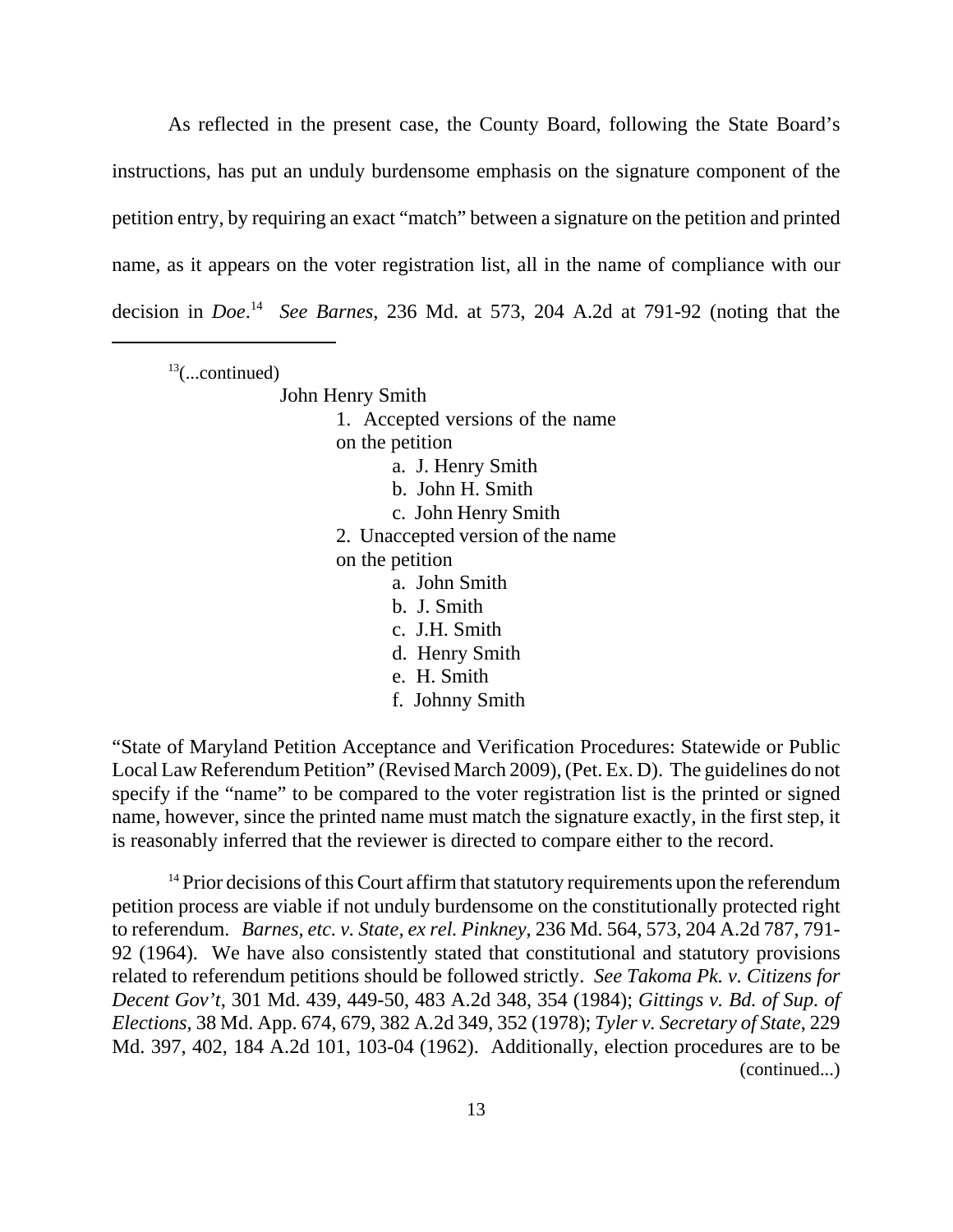legislation implementing the constitutional right to referendum must not be unduly burdensome on the exercise of the right). The necessary inference from the Board's interpretation of § 6-203 is that the petitioning party would essentially be compelled to obtain a copy of the statewide voter registration list and advise persons prior to signing the petition that they should consult the list and sign and print their name precisely as it appears on that list. Otherwise, the likelihood of certification would be very slim. There is no indication in the statute that this collateral process is required when exercising the right to referendum. The validation guidelines, excerpted *supra* in footnote- 14, which the State Board revised subsequent to our decision in *Doe*, distort the purpose of § 6-203(a)(1) that is to provide one element among many that the Board must use to satisfy the requirements of validation.

### **B. Legibility**

Section 6-203(a)(1) does not address "legibility," or "penmanship," of the signature, and for the Board to impose such a strict requirement reaches beyond the scope of the statute.<sup>15</sup> In the instant case, the Board specifically rejected signatures based on varying

 $14$ (...continued)

conducted with due regard to the intent of the voter. *Dutton v. Tawes*, 225 Md. 484, 495, 171 A.2d 688, 693 (1961) ("All of the cases turn fundamentally on whether the mistake in procedure has caused harm by misleading the electorate or by tending to prevent or frustrate an intelligent and full expression of the intent of the voters."). The State Board's guidelines, similarly, may not evade the requirement of reasonableness, they must not be unduly burdensome, and they should not frustrate the intent of the petition signer.

<sup>&</sup>lt;sup>15</sup> We note that other States have specifically addressed legibility in their election laws, but the Maryland General Assembly has not. *See* ALASKA STAT.§29.26.130(c) (2010) (stating "[i]llegible signatures shall be rejected by the clerk unless accompanied by a legible printed name."); ARIZ.REV. STAT. § 19-205(B.) (2010) (stating "[i]n the absence of a legible (continued...)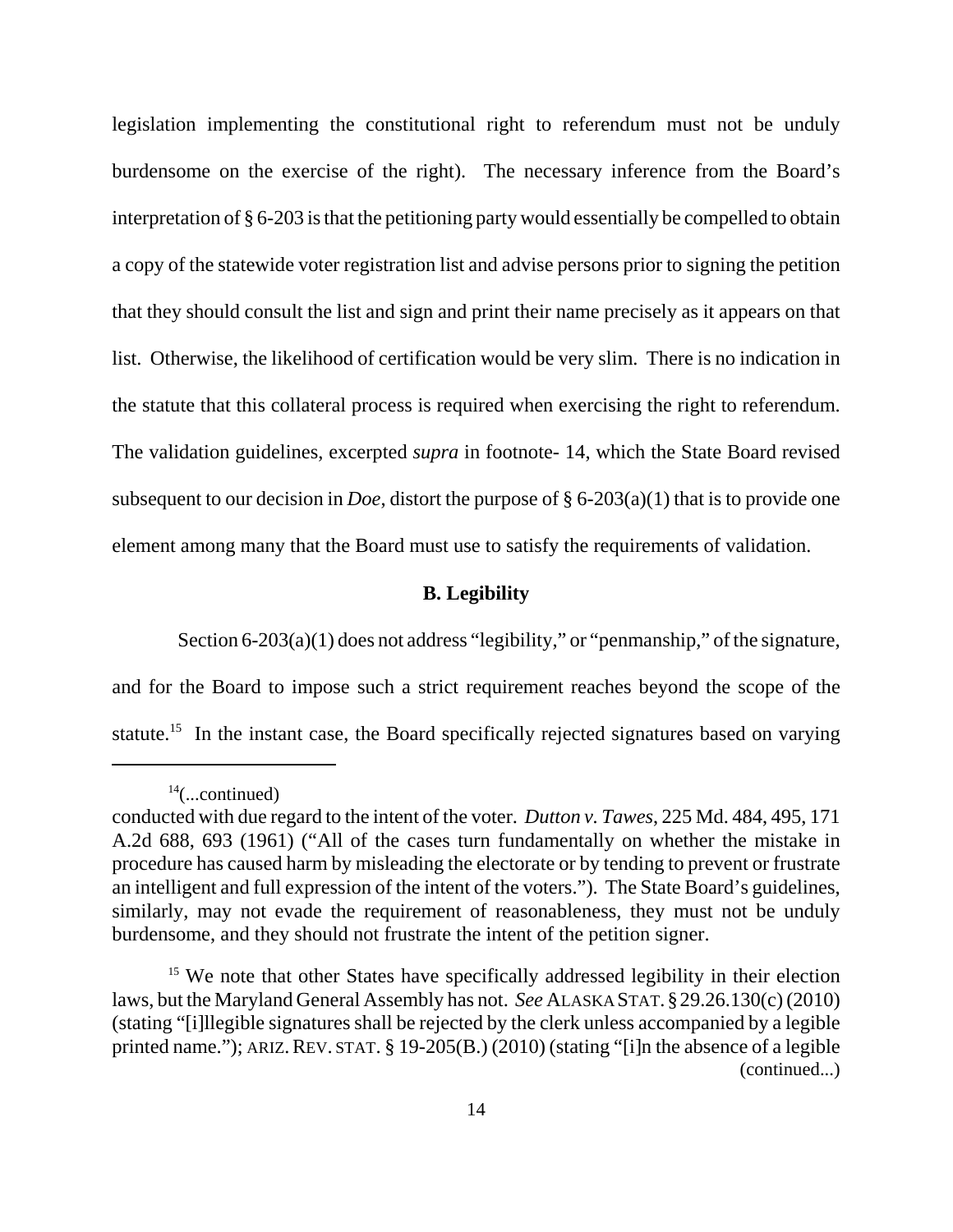degrees of illegibility. As noted in the Circuit Court's decision:

The parties stipulate that the challenged, [not valid] signatures fall into six categories: a) **legible, full name** – the signature is legible, and includes all letters in their surname, one given name, and another name or initial. Total category signatures: **457**; b) **legible, not full name** – the signature is legible and includes all letters for the given name and one surname, but no additional name or initial. Total category signatures: **3,091**; c) **partially legible, full name** – the signature appears to include the signer's surname, one given name, and one additional name or middle initial, but not all the letters in one or more of the names are discernible. Total category signatures: **851**; d) **partially legible, not full name** – the signature includes at least one name, though the letters in that name are not all discernible. Total category signatures: Total category signatures: **4,455**; e) **partially legible, discernible letters** – the signature includes some discernible letters. Total category signatures: Total category signatures: **3,456**; f) **illegible** – the signature includes no or virtually no discernible letters. Total category signatures: **2,977**.

The Circuit Court for Montgomery County held particularly that the County Board had not acted arbitrarily or capriciously in rejecting categories (e) and (f) *supra* reasoning that this Court's decision in *Doe* "certainly suggests that the Court of Appeals believes that indecipherable signatures ought to be disallowed without further consideration." To the contrary, our holding in *Doe* did not address "legibility," and we disavow that interpretation.

The printed or typed name, as we held in *Barnes*, was one piece of evidence, in addition to voter address and voter "precinct or district" that would be used to ensure "that

 $15$ (...continued)

signature, the name as it is printed shall be the name used to determine the validity of the signature."); UTAH CODE ANN.  $\S 20A-7-603(2)(g)(ii) (2010)$  (A printed name must be legible to be counted).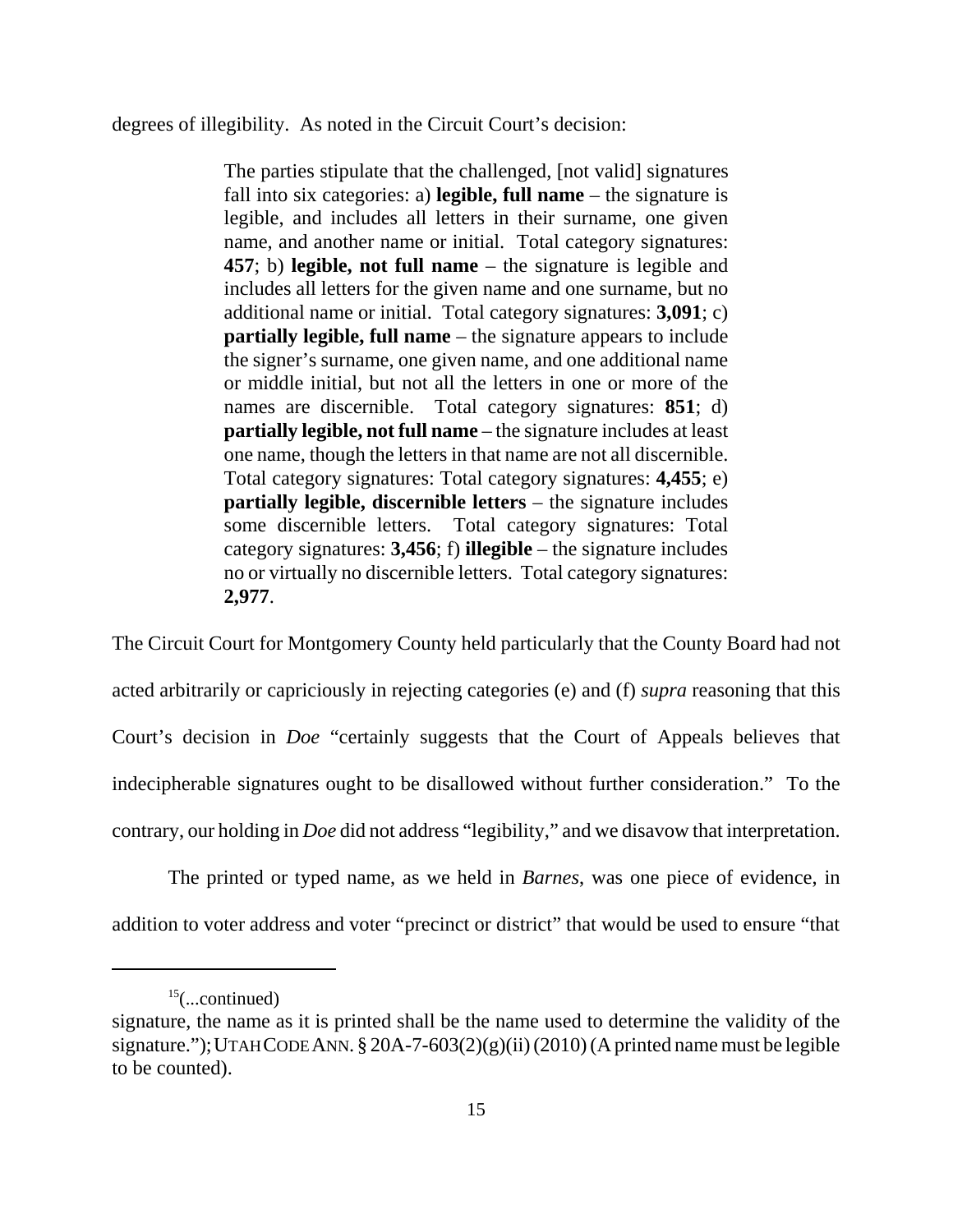only qualified persons have signed." *Barnes*, 236 Md. at 571-72, 204 A.2d at 791. Plainly the statutory description of a signature in § 6-203(a) is different than the statutory description under review in *Barnes*, however, the signature has not now become uniquely controlling. An illegible signature, therefore, is not dispositive within the validation process, but should be considered as part of the entire petition entry, that must be used to identify the individual signer under § 6-203.

### **C. Sections 6-203 and 6-204 - Validation**

 When read together, § 6-203 and § 6-204 are not ambiguous. Section 6-204 requires that every signature page of a petition include "an affidavit made and executed by the individual in whose presence all of the signatures on that page were affixed and who observed each of those signatures being affixed." The purpose of the circulator's attestation is to "assure the validity of the signatures and the fairness of the petition process." § 6- 204(b). This statutory provision for the affidavit of a circulator who attests under penalty of perjury that the signer affixed his or her information in the circulator's presence clearly addresses prevention of fraud in the petitioning process and is plainly intended to bolster the validity of the signature entries.

### **D. Sections 6-203 and 6-207 – Validation and Verification**

As we held in *Doe*, when read together § 6-203 and § 6-207 are not ambiguous. *Doe*, 406 Md. at 731-32, 962 A.2d at 362-63. Plainly, the purpose of the signature requirement in § 6-203(a)(1) is to provide a personal attestation, as a signature is often used, to evidence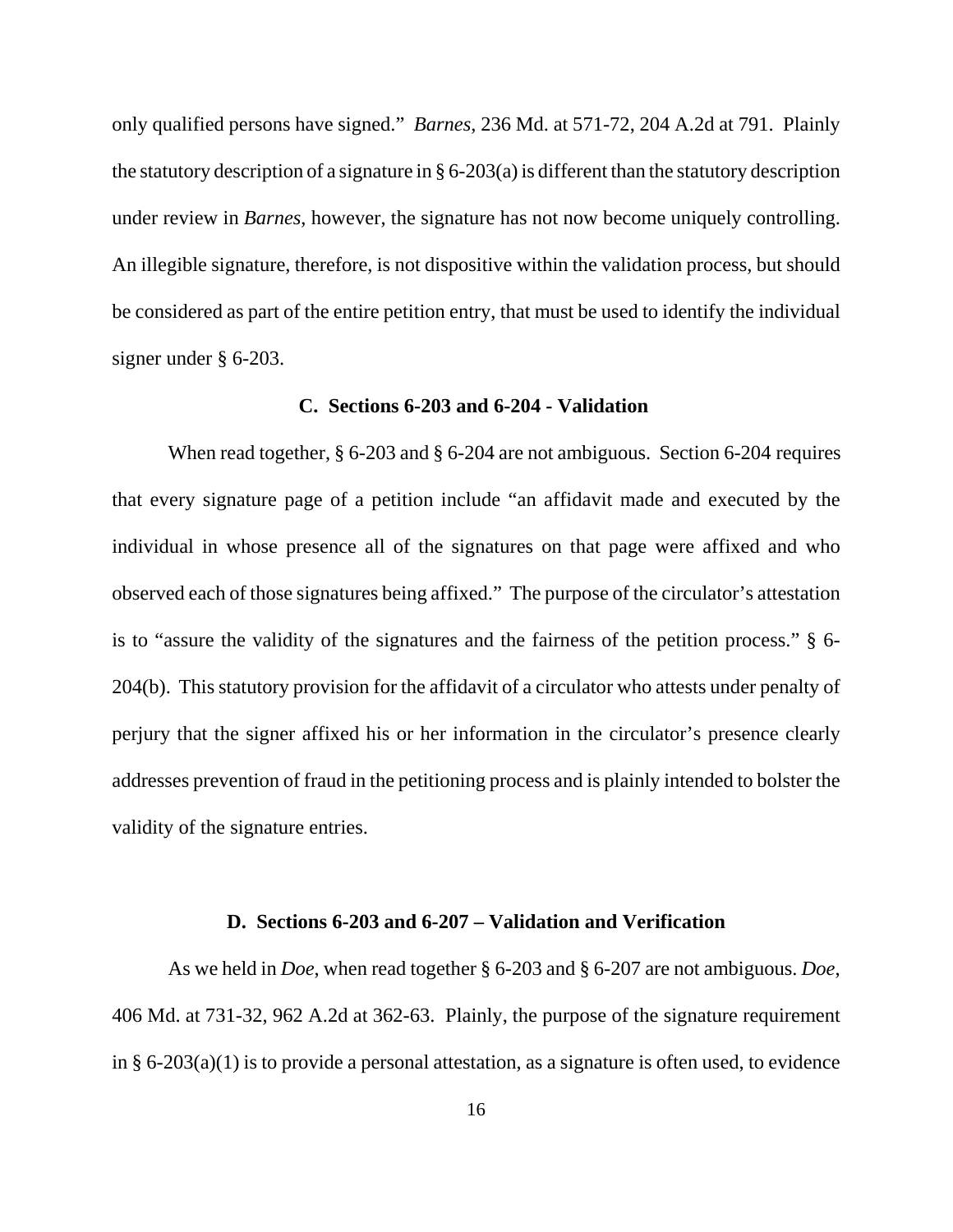support for the petition and to provide a unique identifier in conjunction with the printed name, address, date, and other information required by the State Board. The later information is used to subsequently verify the eligibility of the petition signer to support the petition. In *Barnes*, this Court said that the statutory requirements of the predecessor to § 6- 203, Code (1964 Supp.), Article 33, § 169,16 namely the "residence of each signer and the precinct or district wherein he is registered as a voter … and below his signature his name … either printed or typed … pertain only to the *identification of the signer*." *Barnes*, 236 Md. at 571, 204 A.2d at 791 (emphasis added). Therefore, we restate our conclusion in *Barnes*, that the signature provided under § 6-203(a)(1) is but one of many pieces of identifying information that the Board must assess to determine the validity of a petition entry.

Plainly, however, "[t]he purpose of signature verification under paragraph (1) of this subsection [§ 6-207] is to ensure that the name of the individual who signed the petition is listed as a registered voter."  $\S 6{\text -}207(a)(2)$ . Pursuant to  $\S 6{\text -}207$ , the election authority must

*Barnes*, 236 Md. at 569, 204 A.2d at 789-90 (noting that the "statutory provisions in respect of signatures to referendum petitions … [were] originally enacted in 1941").

<sup>16</sup> Code (1964 Supp.), Article 33, § 169, stated:

In every petition (including an associated or related set of petitions) under the provisions of Article XVI of the State Constitution [the Referendum], there shall be appended to the signature of each signer his residence, the precinct or district wherein he is registered as a voter, and immediately below the signature of any such signer, there shall be either printed or typed, the name of such signer.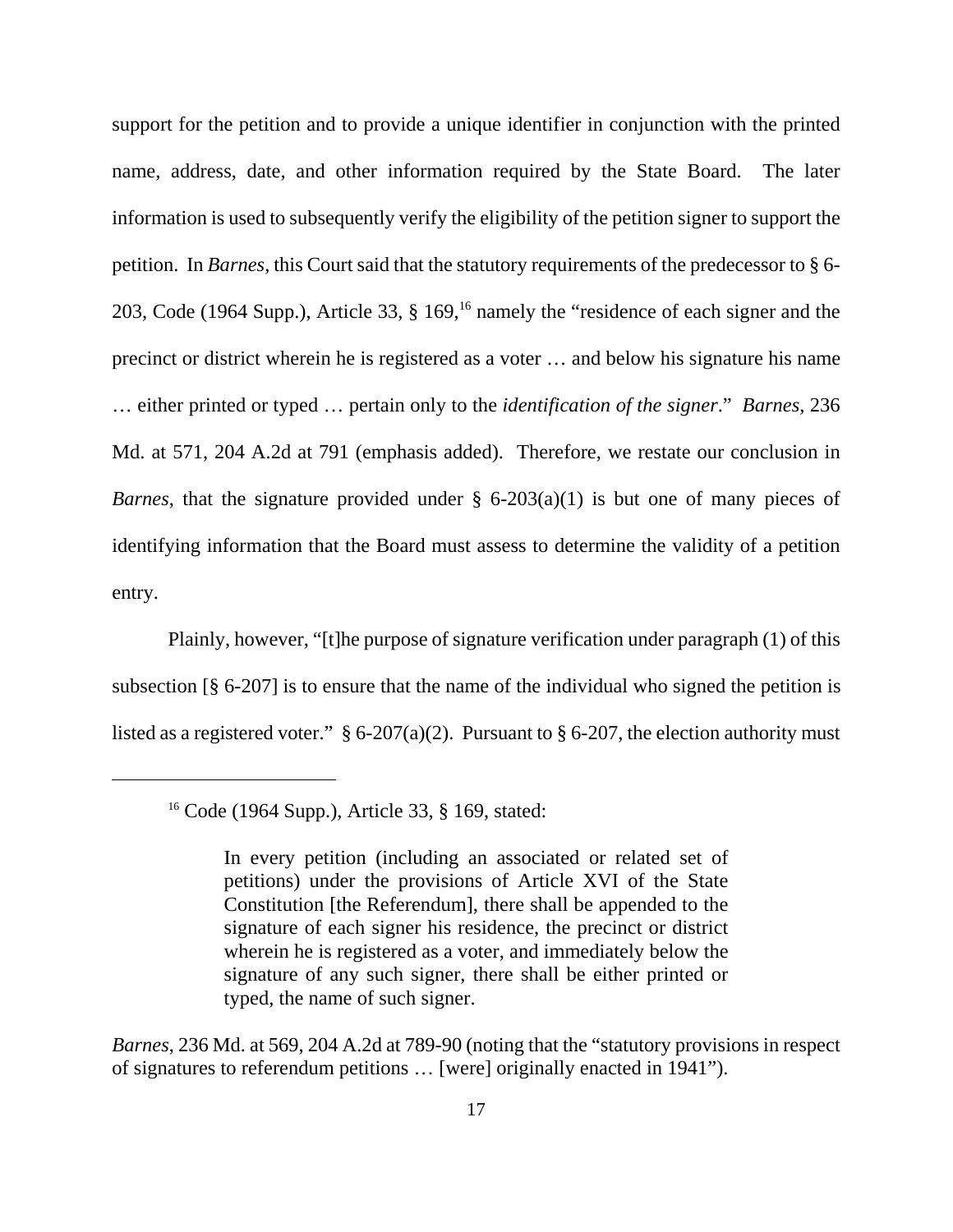verify and count the validated signatures of persons that are listed as registered voters. Section 6-207(b) authorizes the State Board to "establish the process … for verifying and counting signatures," but that authority does not permit the Board to impose any additional elements relating to validation under § 6-203, e.g., legibility of a signature. Here, when the Board was confronted with an illegible signature, it should have consulted the additional identifying information provided in accordance with  $\S 6{\text -}203(a)(2)$ , and then compared that information against the statewide voter registration list, instead of invalidating the entry. The signature alone, when reading §§ 6-203 and 6-207 together, is not meant to be dispositive on the issue of validity, because all the required information is used both to validate and then to verify in order that only eligible voters sign petitions. That is the goal of the validation and verification process.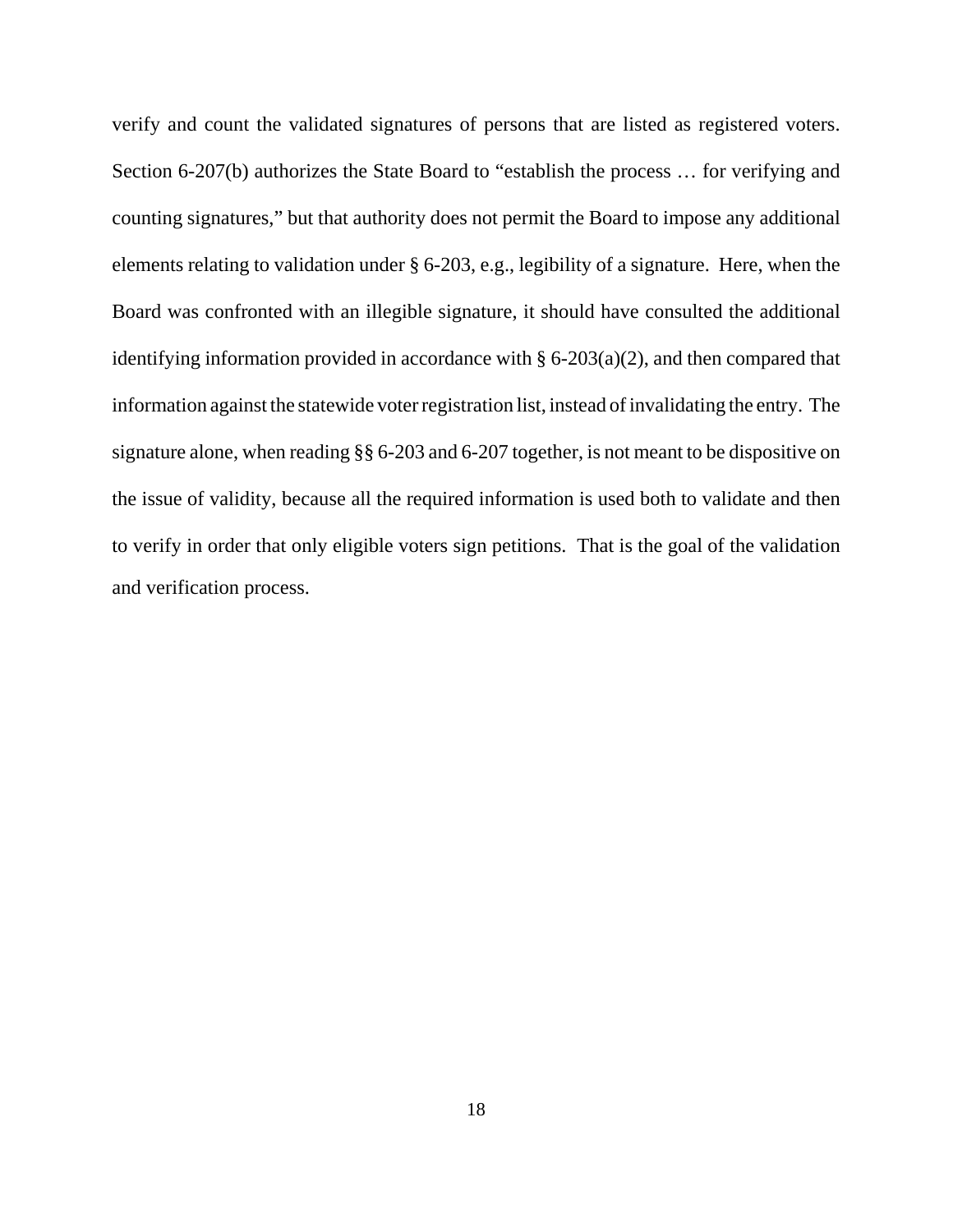## IN THE COURT OF APPEALS

## OF MARYLAND

No. 86

September Term, 2010

 $\overline{\phantom{a}}$ 

 $\overline{a}$ 

 $\overline{a}$ 

 $\overline{a}$ 

## MONTGOMERY COUNTY VOLUNTEER FIRE-RESCUE ASSOCIATION AND ERIC N. BERNARD

v.

# MONTGOMERY COUNTY BOARD OF ELECTIONS AND MONTGOMERY COUNTY, MARYLAND

 Bell, C.J., Harrell Battaglia Greene Murphy Adkins Barbera,

JJ.

Dissenting Opinion by Harrell, J., which Battaglia, J., joins.

Filed: March 22, 2011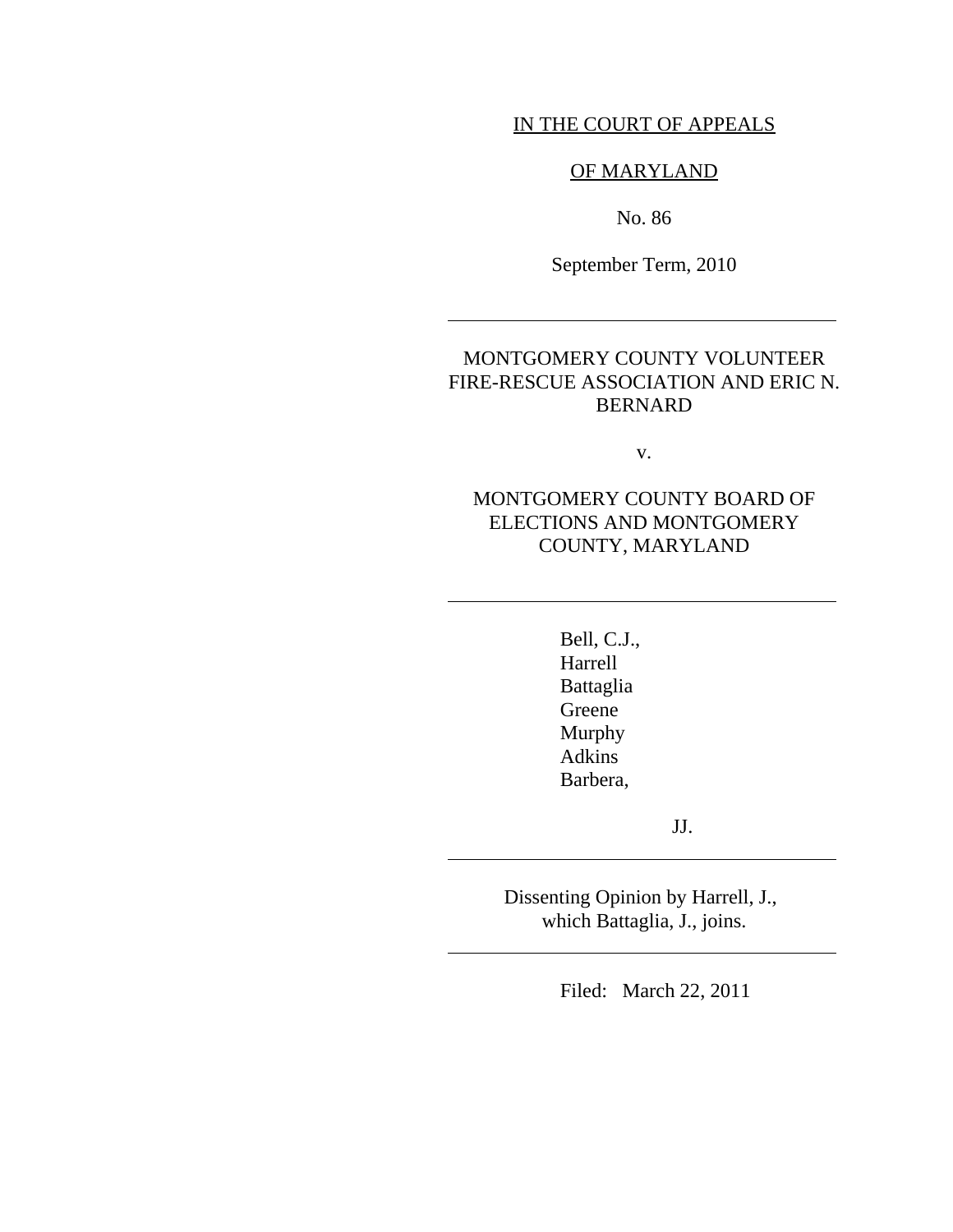Evolution blessed mankind with, among other beneficial features, opposable thumbs. Perfecting the use of our thumbs, modern descendants of the first Homo Sapiens, unlike other primates, are able to sign their names, in cursive, in a legible manner. This skill requires focus and practice, as the Nuns and others taught us. Today, the Majority opinion strikes a de-evolutionary blow by rewarding failure to put into practice that skill. From this day, our progeny will be able to measure the inevitable decline of our opposable thumbs into vestigial limbs. As a sign to our posterity that there were among us those who sought to avert that result, Judge Battaglia and I dissent.

**I.**

The Montgomery County Board of Elections ("the Board") rejected 34,339 signatures on the petitions circulated and submitted by or on behalf of the Montgomery County Volunteer Fire-Rescue Association ("the Association"). Of that amount, 23,111 were for signature-related reasons. The Association challenged 15,287 of those 23,111 signatures, each of which it placed, for purposes of appeal, into one of six categories or "buckets," reflecting varying degrees of legibility (or illegibility). To prevail, the Association's task was to persuade this Court to conclude that at least 12,395 of the 15,287 "signatures" were excluded improperly.

The Majority opinion, crowning with success the Association's effort, replaces Title 6 of the Election Law Article with a newly-formulated guideline, explained *infra*. Regrettably, the Majority neglects to instruct the Board how to apply that guideline. Mimicking minimalism, it states simply that, as "conceded" by the Board at oral argument, if this Court "agree[d] with the Association's interpretation of . . . § 6-203," we need not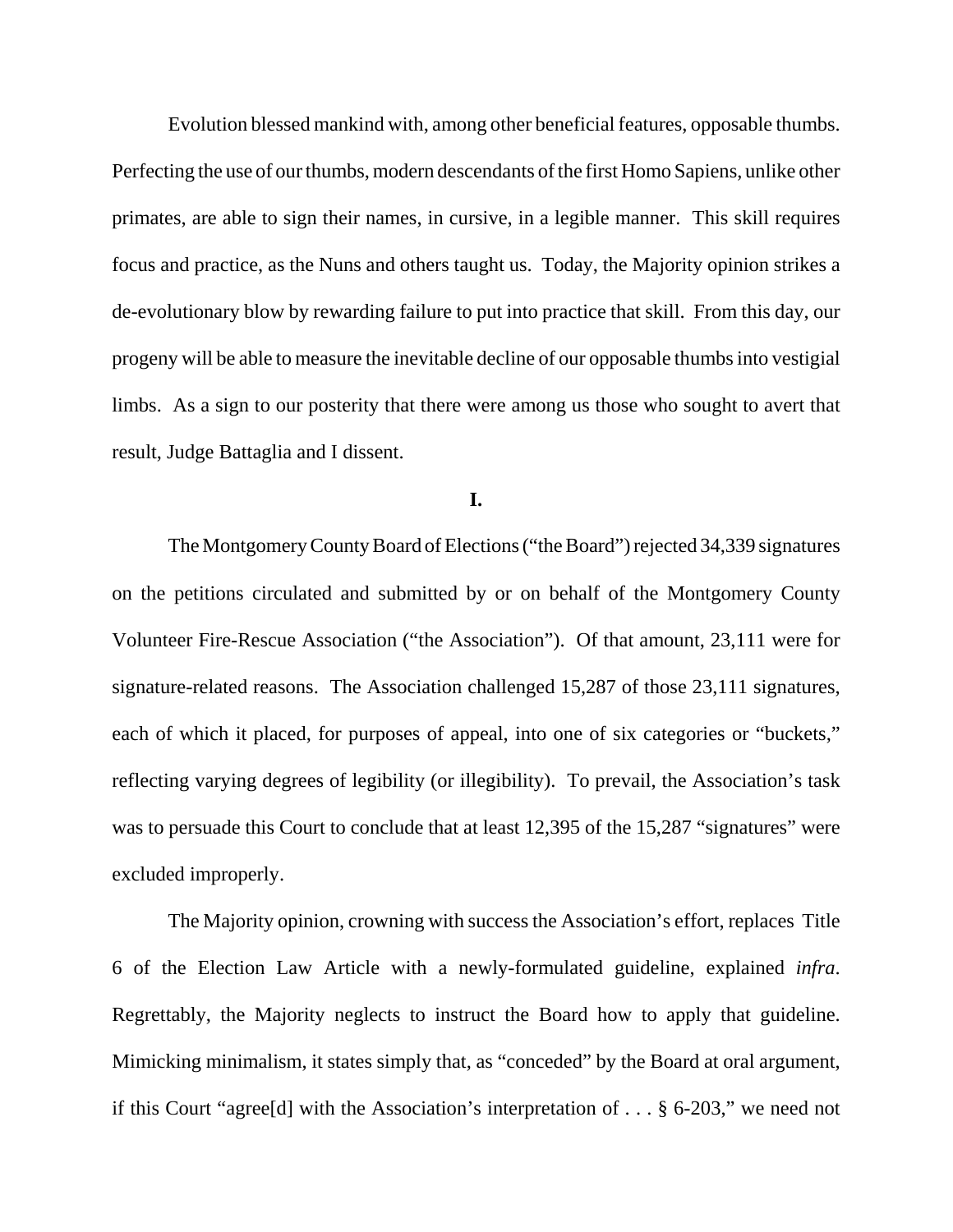engage in "an independent review of the 'bucketed' signatures." Majority slip op. at 3. It does not explain, however, which contested signatures (or "buckets" of signatures) should have been counted as legitimate by the Board.<sup>1</sup>

### **II.**

The Majority opinion informs state election authorities that a voter may "sign" a petition, under § 6-203, without providing a legible or discernible signature. A signature, it holds, "is but one component . . . to be considered in the validation process . . . ." Majority slip op. at 7. This conclusion cuts against the clear language of the statute. *Doe v. Montgomery County Bd. of Elections*, 406 Md. 697, 712, 962 A.2d 342, 351 (2008) ("We begin our analysis by first looking to the normal, plain meaning of the language of the statute . . . . If the language of the statute is clear and unambiguous, we need not look beyond the statute's provisions and our analysis ends.") (internal quotation marks and citations omitted).

The Majority prefaces its reasoning by noting that "our primary goal" in statutory interpretation is "always to discern the legislative purpose, the ends to be accomplished, or the evils to be remedied by a particular provision . . . ." (Internal quotation marks and citation omitted). Judge Battalgia and I agree certainly with this principle. This does not give the Majority free rein, however, to look beyond the plain words of the statute, where those words are clear and unambiguous. Rather, when the Legislature says what it means,

<sup>&</sup>lt;sup>1</sup> This oversight was foreseen by the Circuit Court for Montgomery County when it observed that "the questioned signatures need to be properly apportioned to show that one half of the total signatures required were submitted on or before August 4."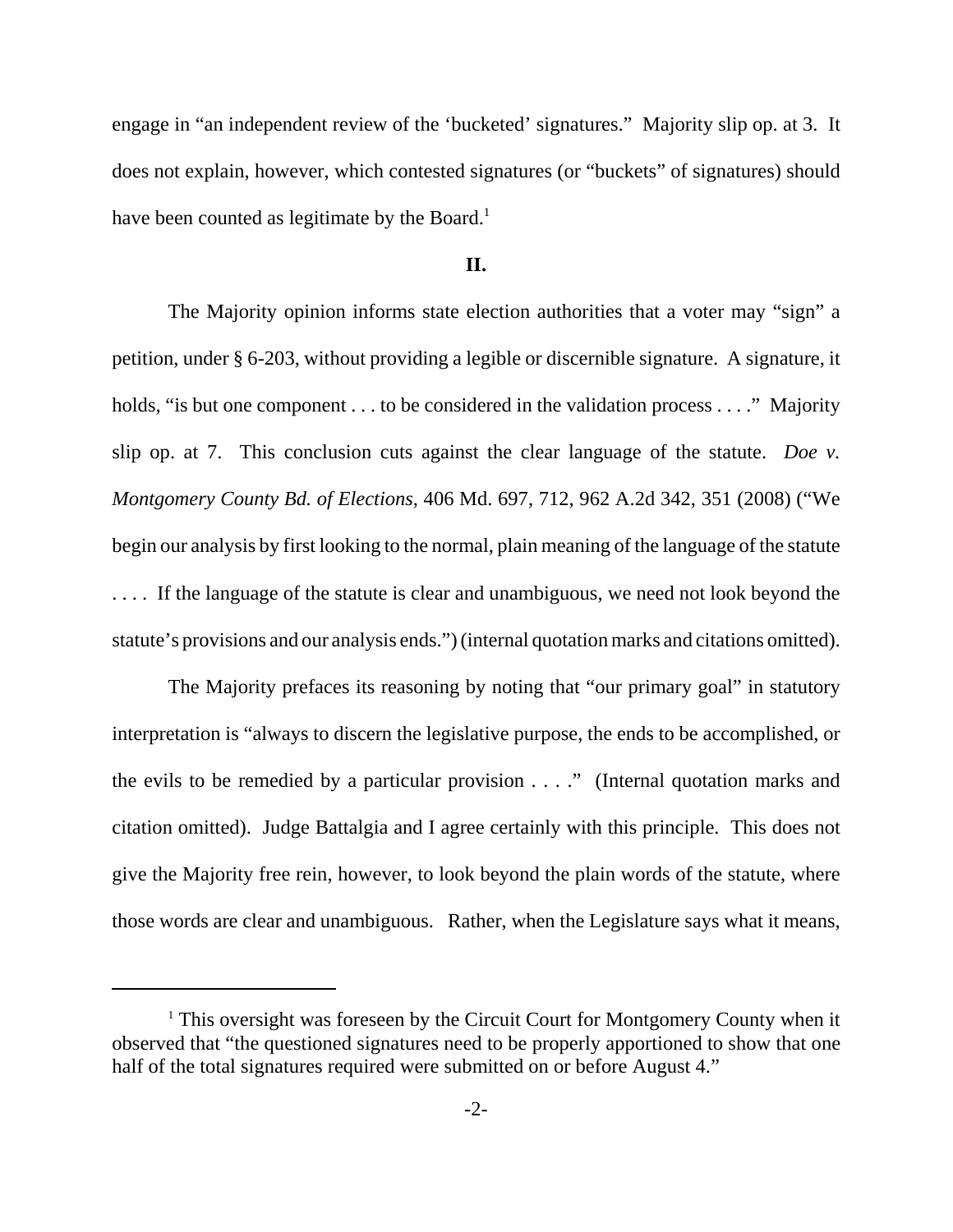*i.e.*, what it intends, *see Dep't of Motor Vehicles v. Greyhound Corp.*, 247 Md. 662, 668, 234 A.2d 255, 258 (1967) ("The legislative intent is to be sought in the first instance in the words used in the statute . . . .") (internal quotation marks and citation omitted), the Court is dutybound to carry into effect "clear and unambiguous [statutory] language," "even if [we] might be of the opinion that the policy of the legislation is *unwise, or even harsh or unjust*, if no constitutional guarantees are impaired by the legislation." *Greyhound Corp.*, 247 Md. at 668-69, 234 A.2d at 258 (emphasis added) (internal quotation marks and citation omitted). As we shall demonstrate *infra*, the Majority opinion crafts its own version of what the law *should* be and, thereby, avoids a purported harsh result – the rejection of "authentic" signatures.

The pertinent provisions of  $\S$  6-203 state:

§ 6-203. Signers; information provided by signers

(a) In general. – To sign a petition, an individual shall: (1) sign the individual's name as it appears on the statewide voter registration list or the individual's surname of registration and at least one full given name and the initials of any other names; *and* (2) include the following information, printed or typed, in the spaces provided:

(i) the signer's name as it was signed;

(ii) the signer's address;

(iii) the date of signing; and

(iv) other information required by regulations adopted by the State Board.

(b) Validation and counting. – The signature of an individual shall be validated and counted if:

> (1) the requirements of subsection (a) of this section have been satisfied;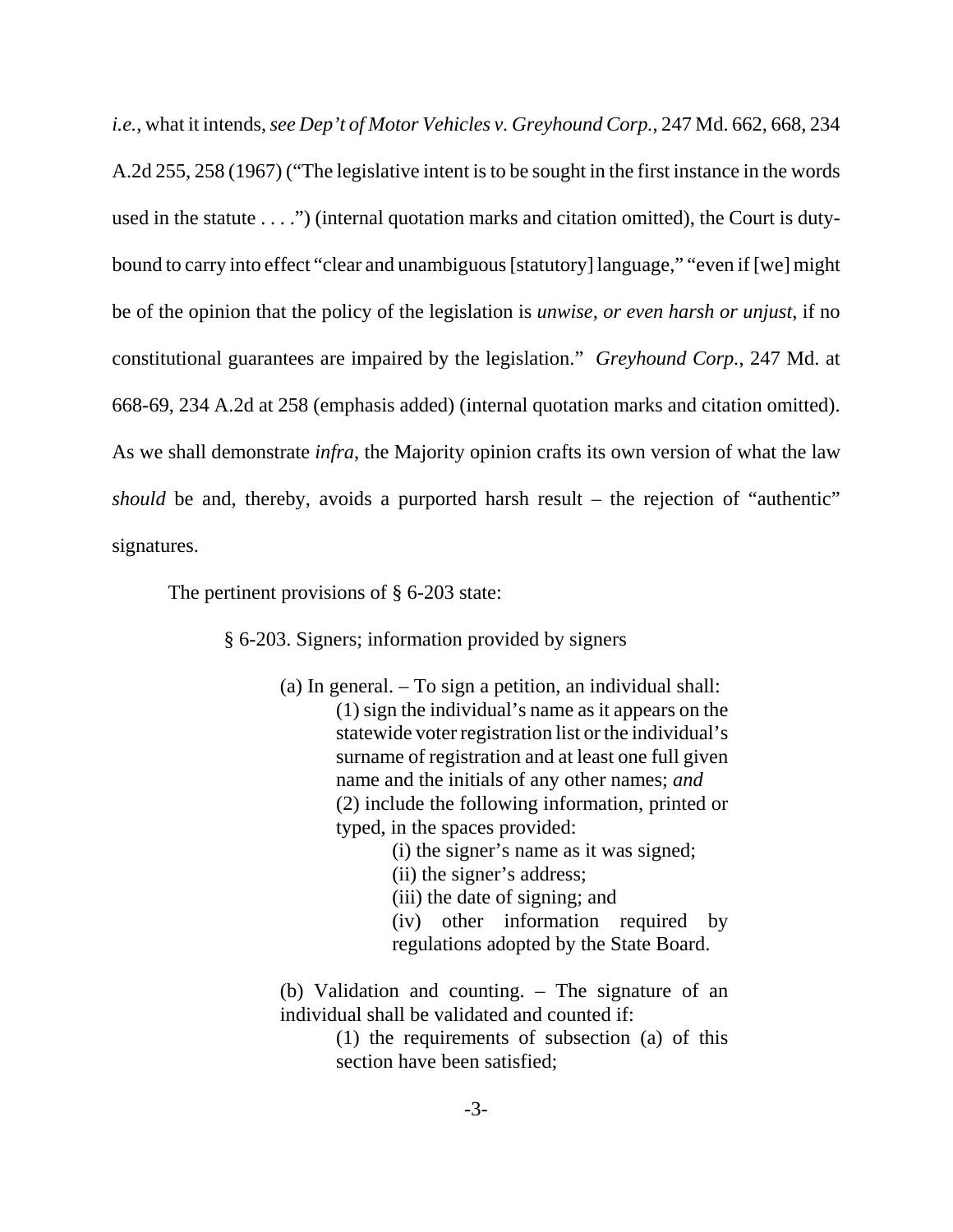(2) the individual is a registered voter assigned to the county specified on the signature page and, if applicable, in a particular geographic area of the county;

(3) the individual has not previously signed the same petition;

(4) the signature is attested by an affidavit appearing on the page on which the signature appears;

(5) the date accompanying the signature is not later than the date of the affidavit on the page; and (6) if applicable, the signature was affixed within the requisite period of time, as specified by law.

§ 6-203 (emphasis added).

"To sign a petition," a voter must provide his or her handwritten signature in one of two specific ways. The voter may sign his or her name "as it appears on the statewide voter registration list," "*or*" the voter may sign his or her "surname of registration and at least one full given name and the initials of any other names."  $§ 6-203(a)(1)$  (emphasis added). If the voter fails to do either, his or her signature should be invalidated under § 6-203(b)(1) ("The signature of an individual shall be validated and counted if . . . the requirements of subsection (a) of this section have been satisfied."). An illegible handwritten signature is not compliant with the statute.

After today, however, a voter no longer need sign his or her name. Rather, a voter may provide a single illegible, indiscernible, unintelligible and otherwise meaningless mark, which may (or may not) be close to his or her actual signature. In effect, the Majority opinion has read the signature requirement out of the statute. It collapses the "handwritten signature" requirement of § 6-203(a)(1) and the "additional information" requirements of §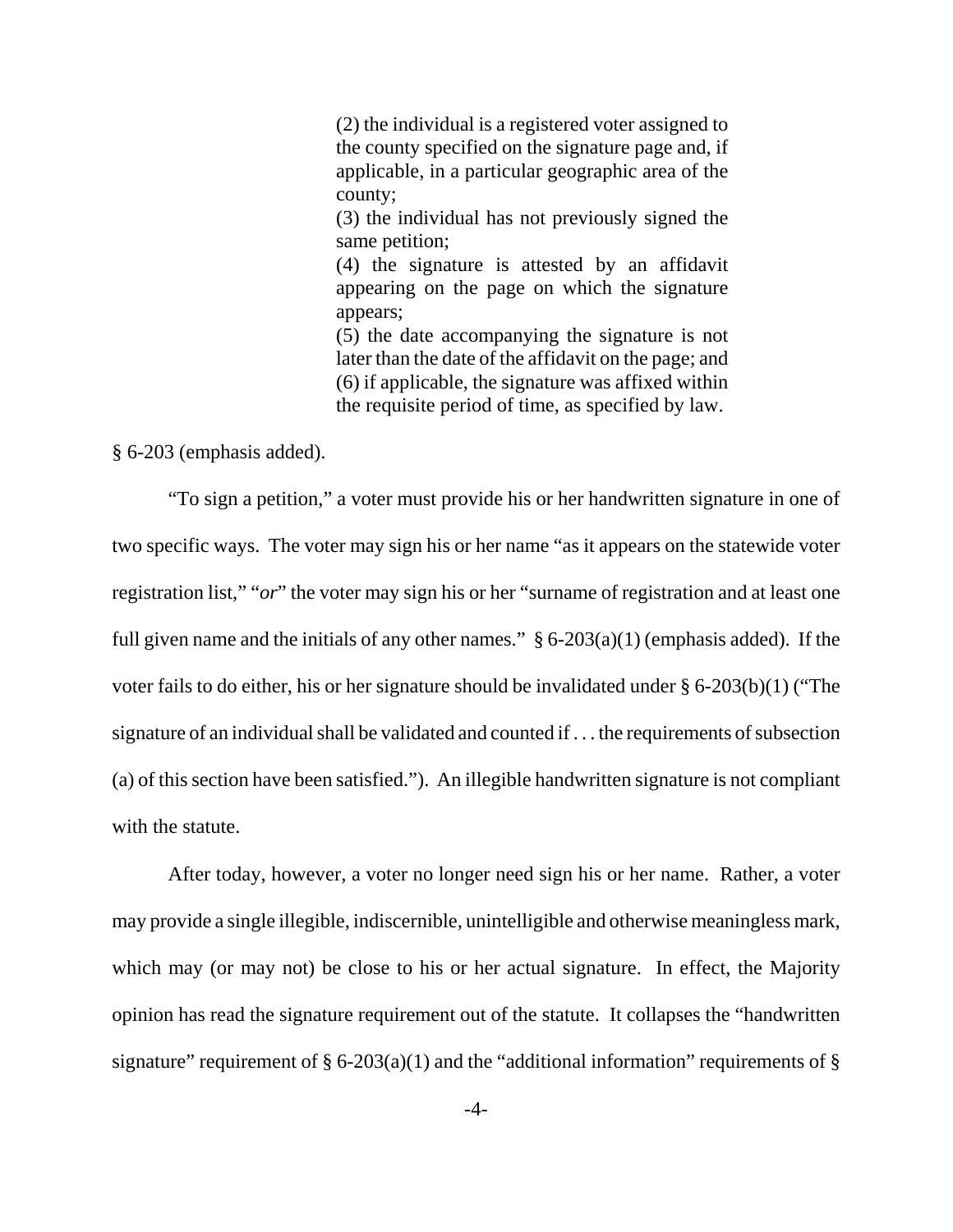$6-203(a)(2)$  into a totality of the circumstances test: §  $6-203(b)(1)$  authorizes validation "if there is *sufficient cumulative information* on the face of the petition, e.g. a signature, a printed name, address, date of signing, and other information required by regulation . . . ." Majority slip op. at 10 (emphasis added). In doing so, the Majority articulates its desired statutory scheme, not that of the Legislature. At bottom, the General Assembly enumerated specific requirements, from which the voter is not free to pick and choose. That is especially true with the "handwritten signature" – a requirement which the Legislature placed first in the panoply, separate from the rest of the requirements.

The Majority is clear that, in its view, "[§]  $6-203(a)(1)$  does not address legibility, or penmanship, of the signature, and for the Board to impose such a strict requirement reaches beyond the scope of the statute." Majority slip op. at 15. We submit, however, that the Legislature would have not installed a "handwritten signature" requirement, which describes two detailed ways a voter may sign, unless it expected (*i.e.*, presumed) that the voter sign legibly.<sup>2</sup> The Majority opinion highlights also that "other States have specifically addressed legibility in their election laws, but the Maryland General Assembly has not." Majority slip op. at 15 n.15 (citations omitted.) In this regard, we observe only that it was these States' legislatures, not their highest courts, which did so.

 $2^2$  The Majority opinion does not suggest that the fulfillment of any other requirement in § 6-203 may be illegible, except for the "handwritten signature." The Legislature, however, required each provision of § 6-203 to be met by specific information provided in a specific way (*e.g.*, "printed or typed"). The Legislature did not omit, expressly or impliedly, the "handwritten signature" requirement from the same type of particularity or legibility.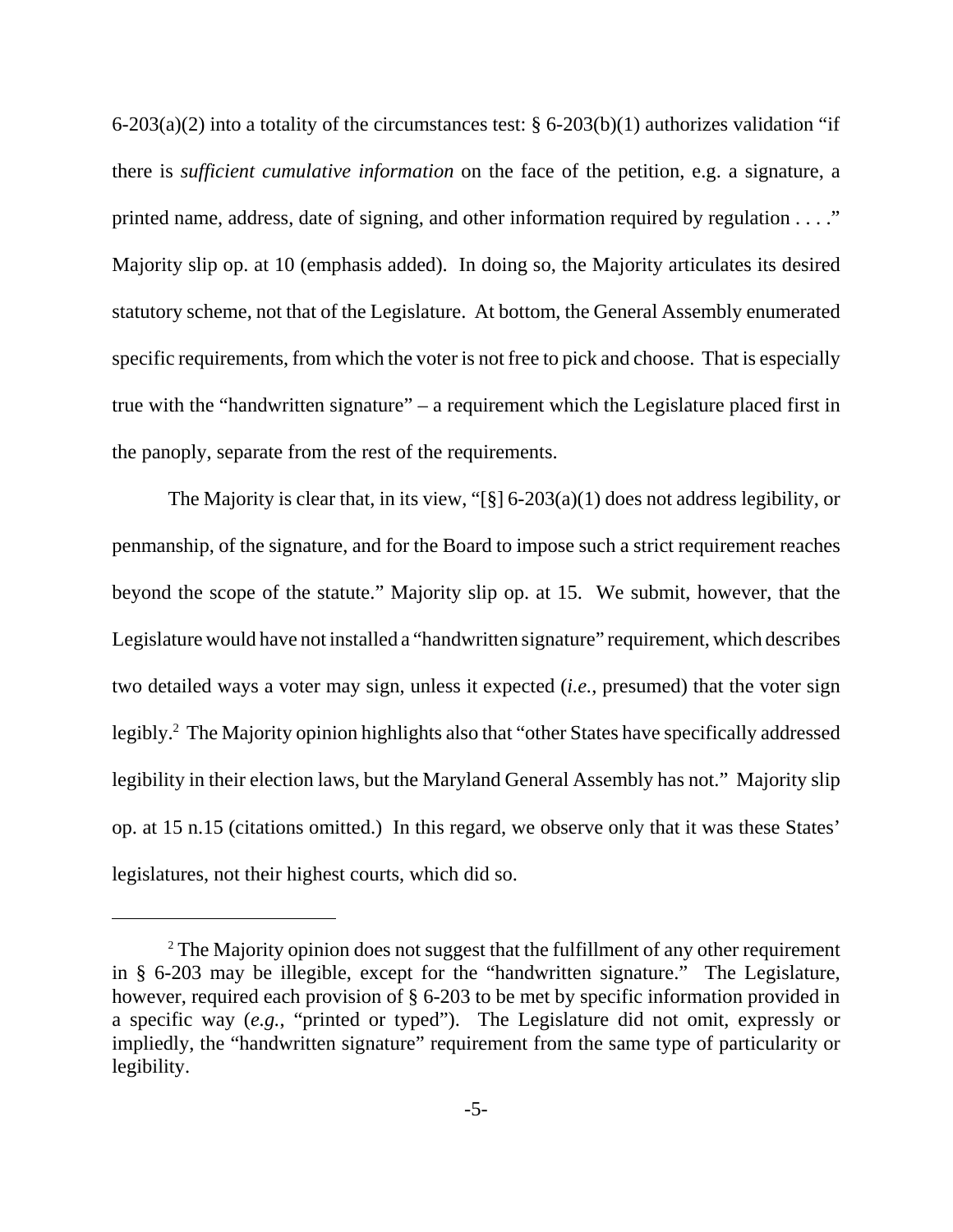Not only does the Majority opinion's conclusion discount the clear language of the statute, it distances itself curiously from our quite recent opinion in *Doe*. In *Doe*, as in the present case, an interested group challenged a local law via referendum. To do so, the group's representatives acquired handwritten signatures on its petitions, some of which were challenged as "fail[ing] to mirror the voter's identity on the statewide voter registration list." *Doe*, 406 Md. at 709, 962 A.2d at 349. In validating the signatures, the trial court "determined that the signature provisions of [*§*] *6-203* were merely suggestive . . . ." *Id.* The Majority opinion here acknowledges that we held in *Doe*, however, that the "signature requirements in subsection (a)(1) were mandatory  $\dots$ ." Yet, the Majority here maintains that, in *Doe*, "[w]e were not asked to address . . . . whether a signature must be legible, when there is other information identifying the signer . . . ." Majority slip op. at 6-7.

The Majority opinion concludes that *Doe* led the State Board of Elections to "alter[] the manner in which it approached signature review . . . ." Majority slip op. at 13. Pursuant to new guidelines issued after the filing of *Doe*, the State Board of Elections demands an "exact[]" match between the handwritten signature and the printed name. Such an "exact 'match" is not so required, the Majority holds, because "[t]he necessary inference . . . is that the petitioning party would essentially be compelled to obtain a copy of the statewide voter registration list and advise persons prior to signing . . . that they should consult the list and sign and print their name[s] precisely as [they] appear[] on that list." Majority slip op. at 14- 15. Thus, "[t]here is no indication in the statute that this collateral process is required when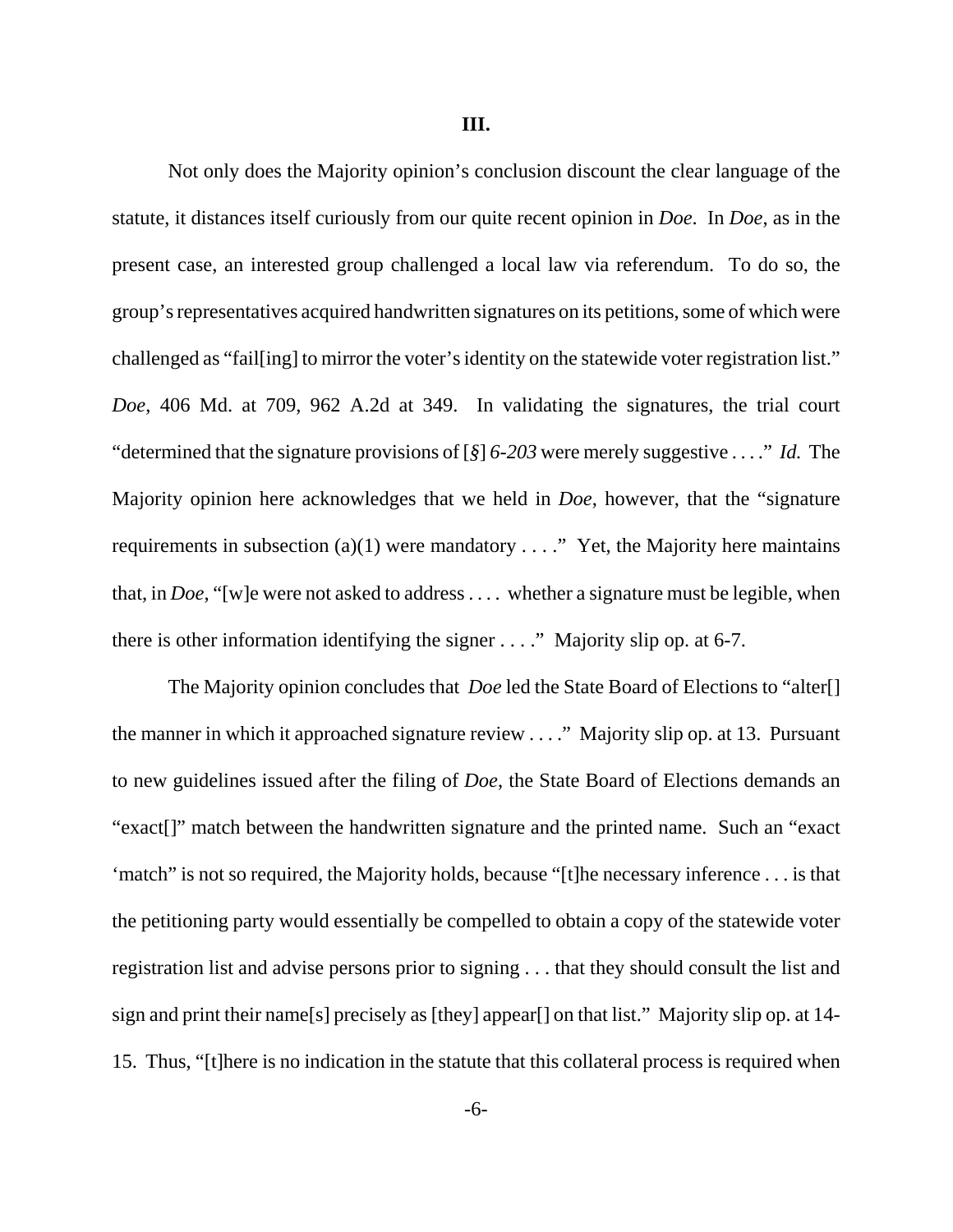exercising the right to referendum." Majority slip op. at 15

A. *Doe* is Dispositive and Should not be Swept Aside.

We note initially that §  $6-203(a)(2)(i)$  – the printed name requirement – was not at issue in *Doe*; rather, § 6-203(a)(1) was. The Court was not confronted with whether the handwritten signatures had to match the printed names; the question was whether the handwritten signatures had to "mirror the voter's identity on the statewide voter registration list." *Doe*, 406 Md. at 709, 962 A.2d at 349. In *Doe*, voters – who had two possible ways to "sign" the petition – chose the "as it appears on the . . . registration list" route and failed to comply. Those voters *could have* signed with their "surname of registration," etc. and, thereby, avoided most of the "mirroring" obligations, but they did not.

The present case raises the same issue as in *Doe*. As such, our conclusion in *Doe* – that the "*specific* signature requirements" in § 6-203 are mandatory – should be dispositive of the present case. *Doe*, 406 Md. at 704, 962 A.2d at 346 (emphasis added) (quoting the relevant question presented). The primary shortcoming of the bucketed signatures, in the case *sub judice*, is *not* that voters failed to print their names exactly as they had signed it under  $\S$  6-203(a)(2)(i); it is that voters failed to sign legibly, so that the Board could not discern whether the signature (1) "mirror[ed]" the statewide voter registration list under § 6-  $203(a)(1)$  or, in the alternative, (2) fulfilled the tenets of the second manner of signing – "surname of registration," etc.

The Majority opinion acknowledges that the "[t]he parties contest the meaning of §  $6-203(a)(1)$ ," the signature requirement, as opposed to the "matching" requirement of § 6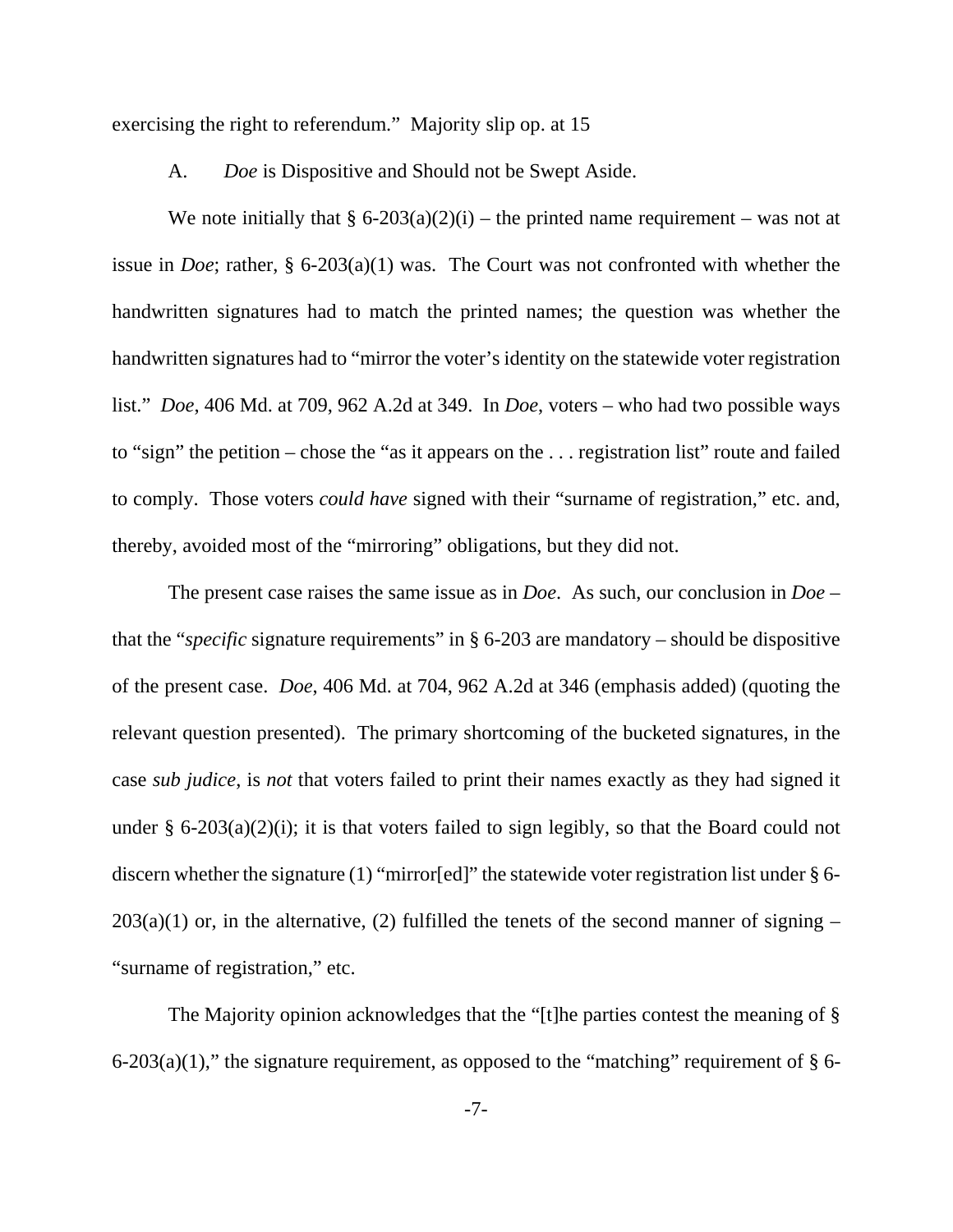203(a)(2)(i). Majority slip op. at 9. In its Opposition to Petition for Writ of Certiorari in the present case, the Board clarified that it did not reject any signature unless it was illegible because then "it could not be discerned whether the person 'sign[ed their] name as it appears on the statewide voter registration list or the . . . surname of registration," etc. (quoting § 6-  $023(a)(1)$ ). Thus, the Circuit Court opined that "[t]he voter must sign his name as it appears on the voter registration list . . . ."

For its part, the Association sought to make this case about the Board rejecting signatures which did not match printed names. The first step in the validation process is, no doubt, to examine "if the printed name matches the signature exactly." The second step, according to the Board's guidelines, however, asks whether the name mirrors the statewide voter registration list or is acceptable under part two of  $\S$  6-203(a)(1), "surname of registration," etc. In *either* case – if an election official finds that a signature does not match the printed name or that a signature does not fulfill the handwritten signature requirements – he or she must invalidate it using the *same* code, RS ("Registration Signature does not meet criteria"). Using this encompassing RS code, the Board rejected 22,447 signatures here. Even the Association recognized, in its Petition for Writ of Certiorari, that the printed names are relevant to the extent they represent "additional information" that "confirm[s]" the voters were "registered . . . in Montgomery County . . . and had executed their lawful, normal signatures." In other words, the Association hopes that the printed names mitigate the signatures' illegibility, rather than satisfy the matching requirement of  $\S 6-203(a)(2)(i)$ .

B. "Requirements" are Required.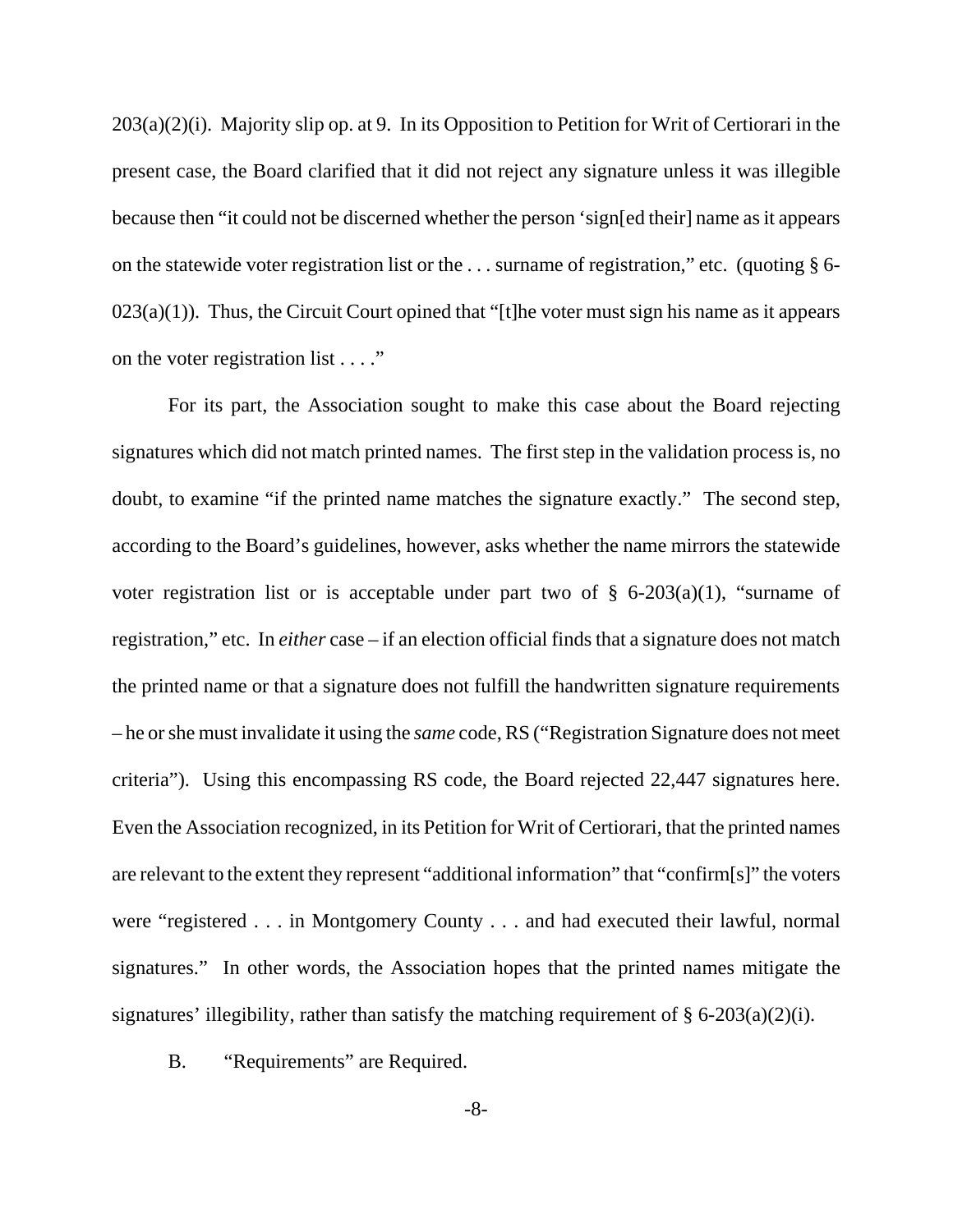Assuming *arguendo* that the primary focus should be on the matching of the handwritten signatures to the printed names, the Majority opinion remains flawed. In *Doe*, we held relevantly that "[t]he plain meaning of the words 'shall' and 'requirements' in [*§*] *6-203* reflect that . . . the provisions are mandatory, not suggestive."*Doe*, 406 Md. at 728, 962 A.2d at 360. As a result, "we decline[d] the invitation to reverse our past holding that a signer is required to comply with the signature requirements governing petitions for referendum." *Doe*, 406 Md. at 732-33, 962 A.2d at 363.

Among the signature requirements, to which we referred in *Doe*, is the mandate that a voter print his/ her name "as it was signed."  $\S 6{\text -}203(a)(2)(i)$ . As  $\S 6{\text -}203(a)(1)$  instructs voters to sign in a specific way, their printed names should also appear in a specific way. Without a legible handwritten signature, election authorities are left unable to ascertain if voters fulfilled the printed name requirement. It must be fulfilled because voters are not free to pick and choose among the mandatory requirements of § 6-203.

C. The Majority Opinion's "Necessary Inference" is Unnecessary.

The Majority opinion bases its conclusion on the happening of an event which has not happened, *i.e.*, the institution of a collateral process whereby a "petitioning party would . . . be compelled to obtain a copy of the statewide voter registration list and advise persons prior to signing the petition that they should consult the list and sign and print their name precisely as it appears on that list." Majority slip op. at 14-15. Its concern for the development of such a process is fallacious, although perhaps a petition-gatherer would be wise to advise solicited voters that there are two ways of signing by hand, one of which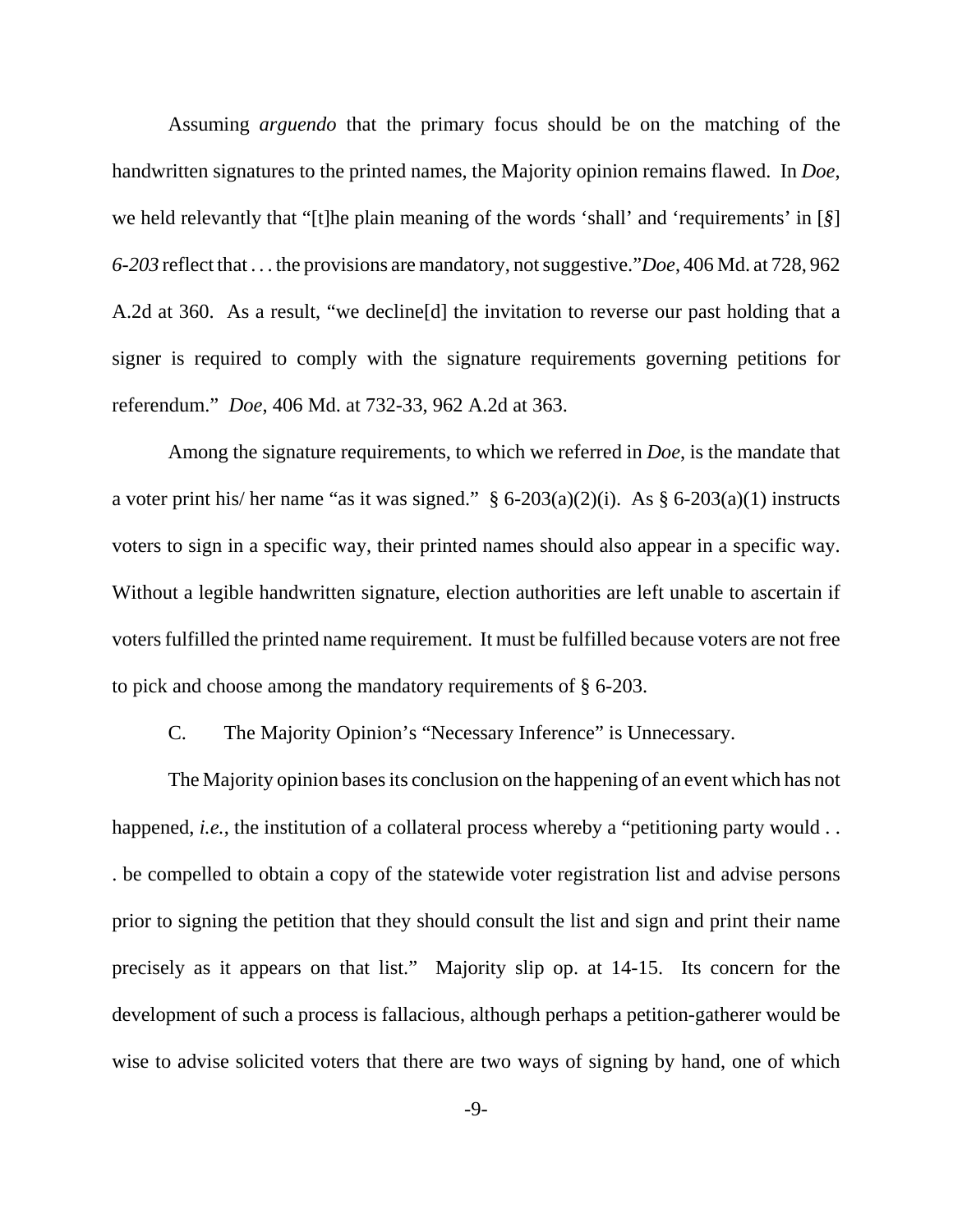entails the voter recalling how his or her name appears on the statewide voter registration list and the other requires much less recollective retention and should be executable by most.

As the trial court noted, the solution is as simple as instructing voters that "'[w]hen in doubt [as to your registration name], write your full name and sign your full name." After all, "he [or she] cannot err by inscribing more information than necessary." Perhaps that is why one Association petition solicitor achieved a signature-acceptance rate of 84 percent.

### **IV.**

The Majority opinion's conclusion also contradicts the Legislature's intent. The Majority opinion asserts that "the overarching goal of the entire Petition Subtitle is to ensure that only eligible voters sign petitions . . . ." Majority slip op. at 10. We disagree. The express goal of *§ 6-207* "is to ensure that the name of the individual who signed the petition is listed as a registered voter."  $\S 6{\text -}207(a)(2)$ . The goal of  $\S 6{\text -}203$  – the provision at issue in the present case – is related, but distinct. Its goal is to root out fraud and other irregularities.

Because the Majority opinion assumes the general purpose of Title 6 of the Election Law Article is to identify registered voters, it is able to conclude more easily that a handwritten signature is "but one component" to be considered. Majority slip op. at 7. As such, "an illegible signature does not preclude validation." *Id.* The Majority reaches its holding – regarding the "but one component" description of the handwritten signature requirement – by relying upon *Barnes, etc. v. State, ex rel. Pinkey*, 236 Md. 564, 204 A.2d 787 (1964). *See* Majority slip op. at 18 ("[W]e restate our conclusion in *Barnes*[] that the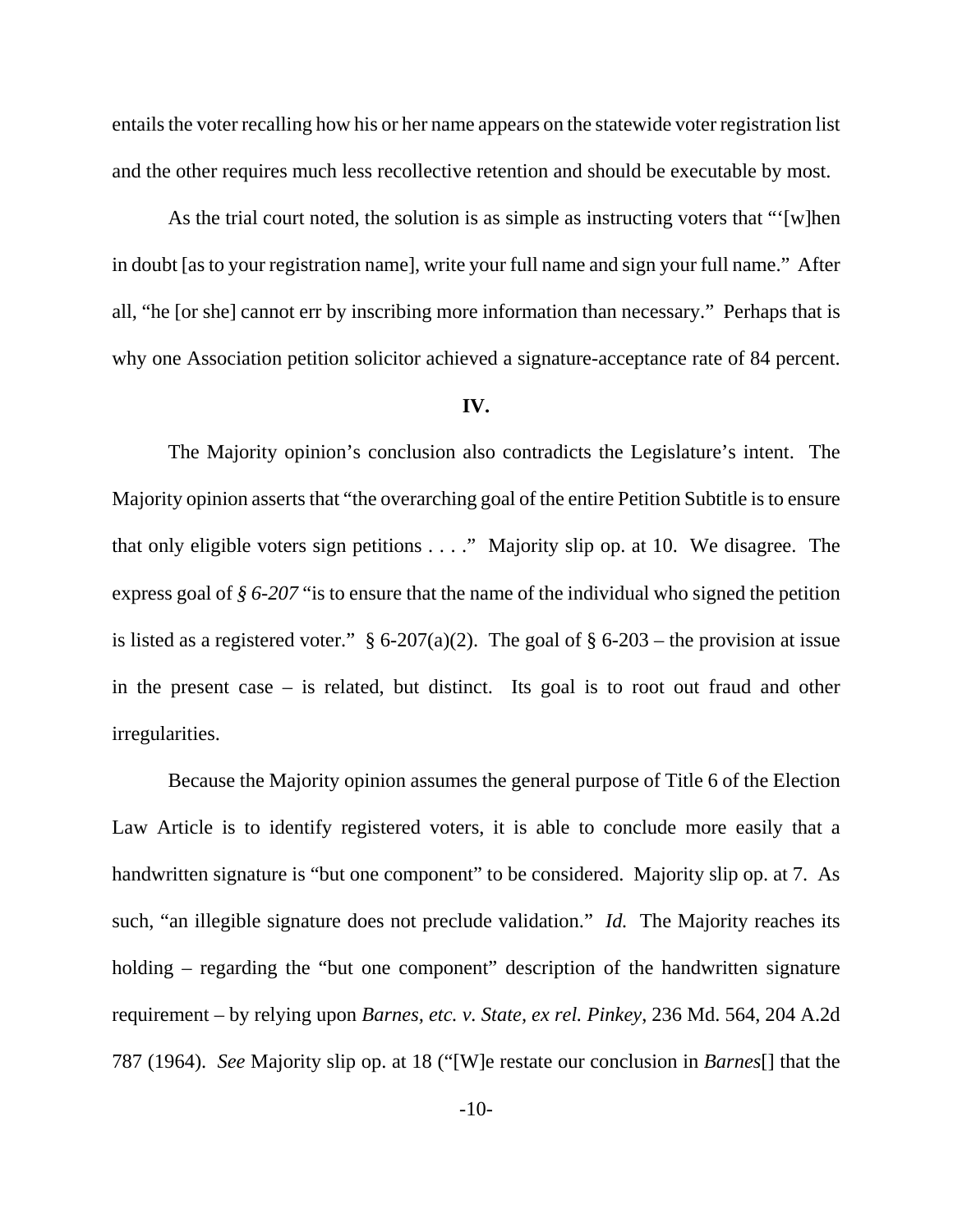signature provided under  $\S 6-203(a)(1)$  is but one of many pieces of identifying information that the Board must assess to determine the validity of a petition entry.")

*Barnes* considered the question of whether the Legislature could demand that each petition signer provide not just his or her handwritten signature, but also his or her address, precinct, and printed name. At the time the facts of *Barnes* occurred, some forty-seven years ago, the applicable statute read as follows:

> In every petition (including an associated or related set of petitions) under the provisions of Article XVI of the State Constitution, there shall be appended to the signature of each signer his residence, the precinct or district wherein he is registered as a voter, and immediately below the signature of any such signer, there shall be either printed or typed, the name of such signer.

Maryland Code (1941, 1962 Repl. Vol, 1964 Supp.), Article 33, § 169.

At that time, the Maryland Constitution stated, however, that "no other verification shall be required," aside from the handwritten signature. MD.CONST. art. XVI, § 4 (amended 1976; 1982). We held that the additional requirements of § 169 did not conflict with the constitutional right to referenda because they "pertain[ed] only to the identification of the signer." *Barnes*, 236 Md. at 571, 204 A.2d at 791 ("Clearly, the provisions of the [constitutional] Article will be furthered if . . . a referendum petition is to be put upon the ballot only if it has the requisite number of genuine signature of *registered voters*.") (emphasis added).

The Majority opinion here concludes from *Barnes* that all the requirements outlined in § 6-203 – from handwritten signature to additional information – exist for identification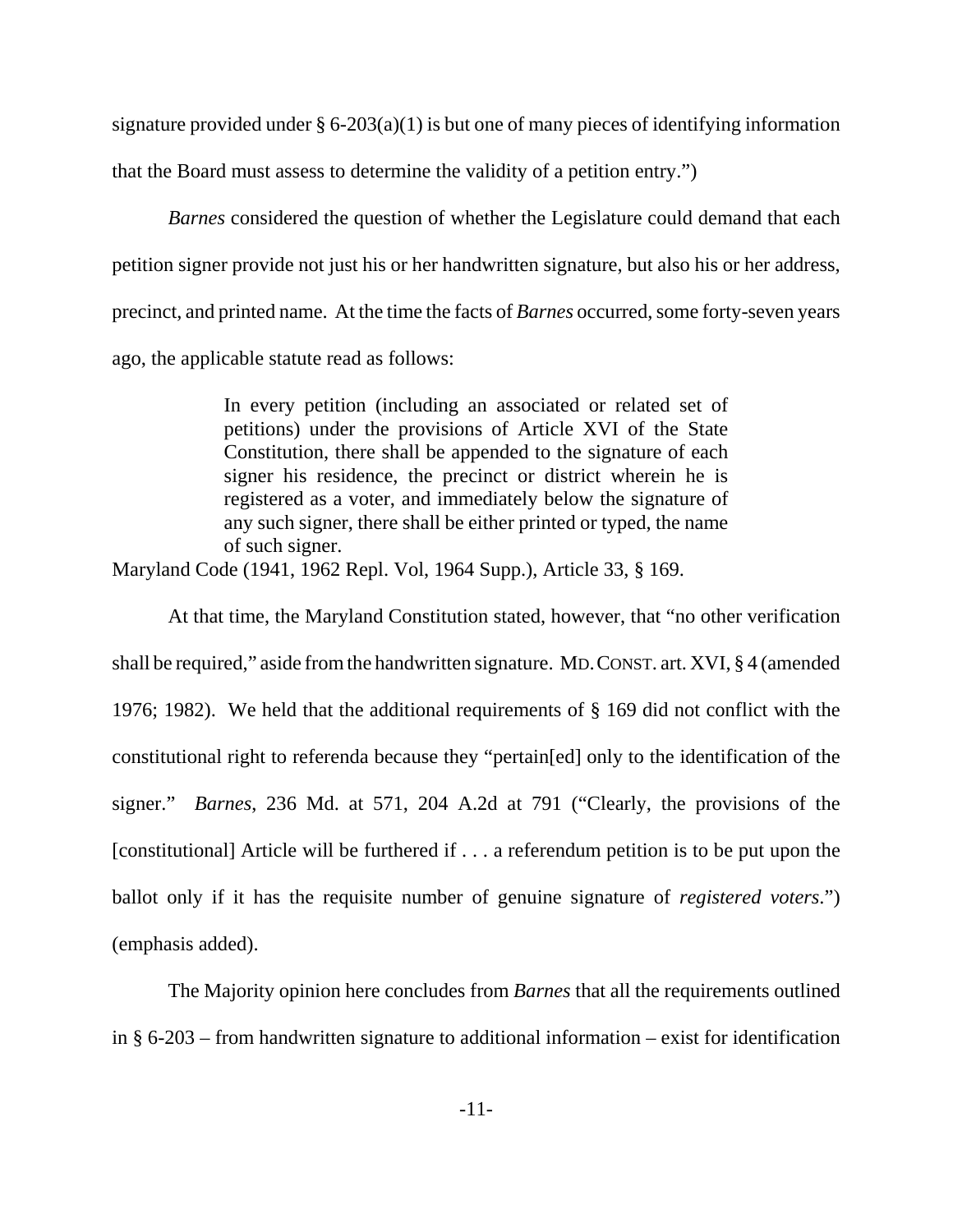purposes solely. *See* Majority slip op. at 16 ("An illegible signature . . . should be considered as part of the *entire* petition entry, that must be used to *identify* the individual signer under § 6-203.") (emphasis added). According to the Majority, these requirements should be considered collectively.

Since *Barnes*, the Legislature enacted in 1998 the current version of the Election Law Article.<sup>3</sup> Where previously we noted a distinction between "identification" and "verification," the current statute equates the two. *See* § 6-207(a)(2) ("The purpose of signature verification . . . is to ensure that the name of the individual who signed the petition is listed as a *registered voter*.") (emphasis added). Moreover, where the former statute in *Barnes* separated the "handwritten signature" requirement from the other information, the current statute requires that voters actually "sign" the petition by providing their signature *and* the additional information. Thus, the additional information is no longer merely for identification purposes; it is needed, in the first instance, to "sign" the petition, then for "validation," and ultimately for identification, or "verification."4

<sup>&</sup>lt;sup>3</sup> In anticipation of a comprehensive revision of the Election Code, the General Assembly authorized a Commission to Revise the Election Code. In its report, it mentioned how the revised Code was to include "substantive structural changes." REPORT OF THE COMMISSION TO REVISE THE ELECTION CODE 2 (1997)

<sup>&</sup>lt;sup>4</sup> We pause to question just what does the Majority opinion hold on this point? We said in *Barnes* that "legislation to implement the referendum provisions of the Constitution must be reasonable and must not place any undue burden on the exercise of that constitutional right." *Barnes, etc. v. State, ex rel. Pinkey*, 236 Md. 564, 573, 204 A.2d 787, 791-92 (1964). Even though the State Board's guidelines, in the present case, merely restate (nearly verbatim) the requirements of § 6-203, the Court appears to hold today that those (continued...)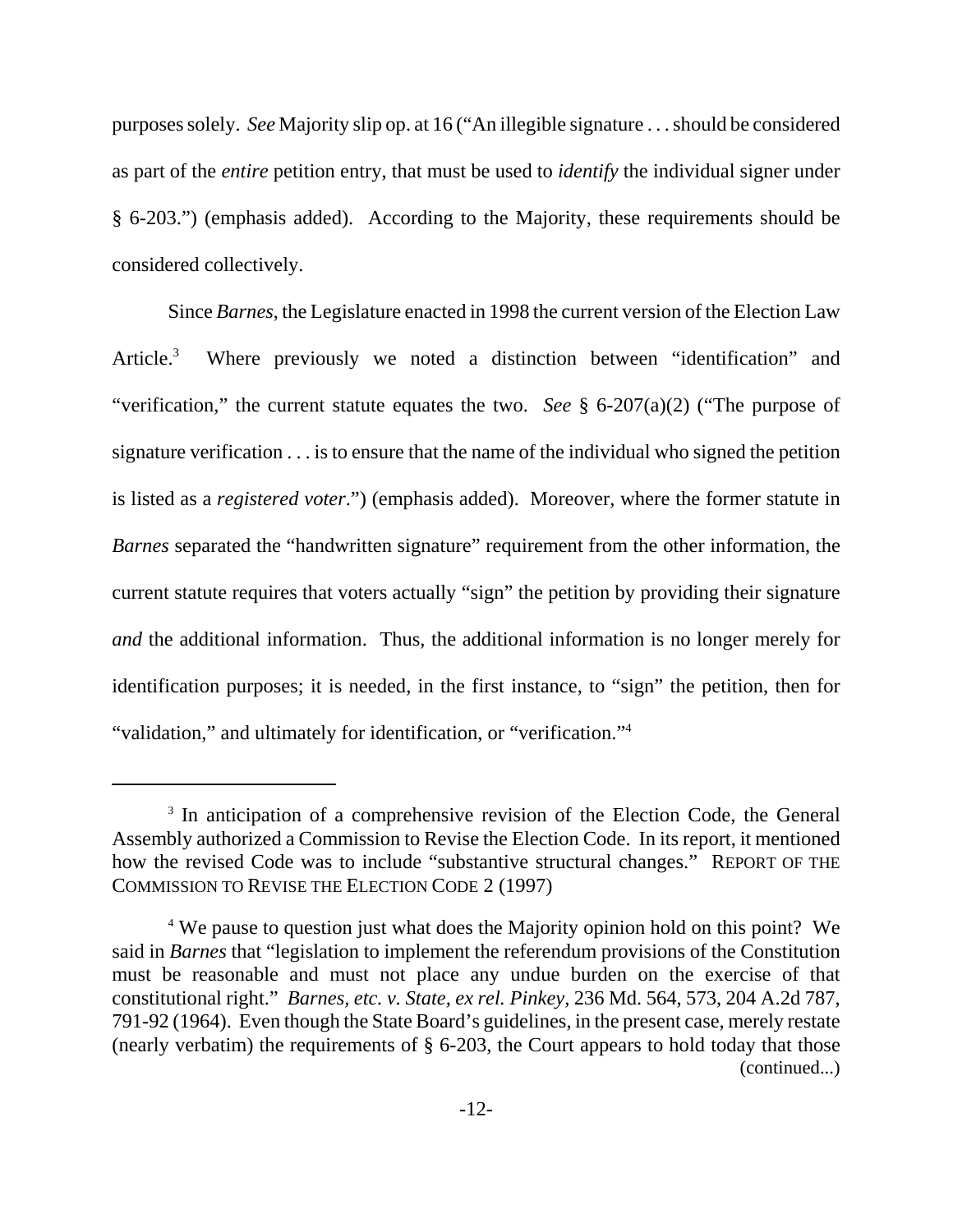The 1998 statutory changes underscore two important observations. First, the Majority opinion misses the mark when it equates signing and "validation" with identification, *i.e.*, it collapses the "validation" and "verification" processes, respectively. In § 6-203, the Legislature discusses the process of signing and "validation." At this stage, the General Assembly is concerned with rooting out fraud and other irregularities. For example, §§ 6-203(3)-(5) instruct validators to examine whether: (3) the voter has previously signed the same petition, (4) the circulator attests to the entry, and (5) the signature date is not later than the attestation date. *Compare Doe*, 406 Md. at 732, 962 A.2d at 363 ("The purpose of validation, relating to whether the signature is sufficient, is to 'provide additional means by which fraudulent or otherwise improper signatures upon a referendum petition may be detected.") (quoting *Barnes*, 236 Md. at 574, 204 A.2d at 793) *with id.* ("[T]he purpose of signature verification, relating to the existence of [the] *registration of the voter* and the signature count, is to 'ensure that the name of the individual who signed the petition is listed

<sup>4</sup> (...continued)

guidelines, rather than § 6-203, impose an unreasonable and undue burden. *See* Majority slip op. at 14 n.14; *see also Dutton v. Tawes*, 225 Md. 484, 491, 171 A.2d 688, 690 (1961) ("Election officials of course should do what the law tells them to do . . . ."); REPORT OF THE COMMISSION TO REVISE THE ELECTION CODE at 55 (reviewing the old *Barnes* statute, in preparation for the new 1998 version, and finding that "[m]any of the details of the petition format and process are [already] contained in the statute"); *see id.* at 2 (stating that the revised Code is to be characterized by "clarity, precision, consistence, conformity, completeness, and effectiveness . . . ."). Perhaps the Majority meant to say that the statute itself, not the State Board's guidelines, is violative of *Barnes*?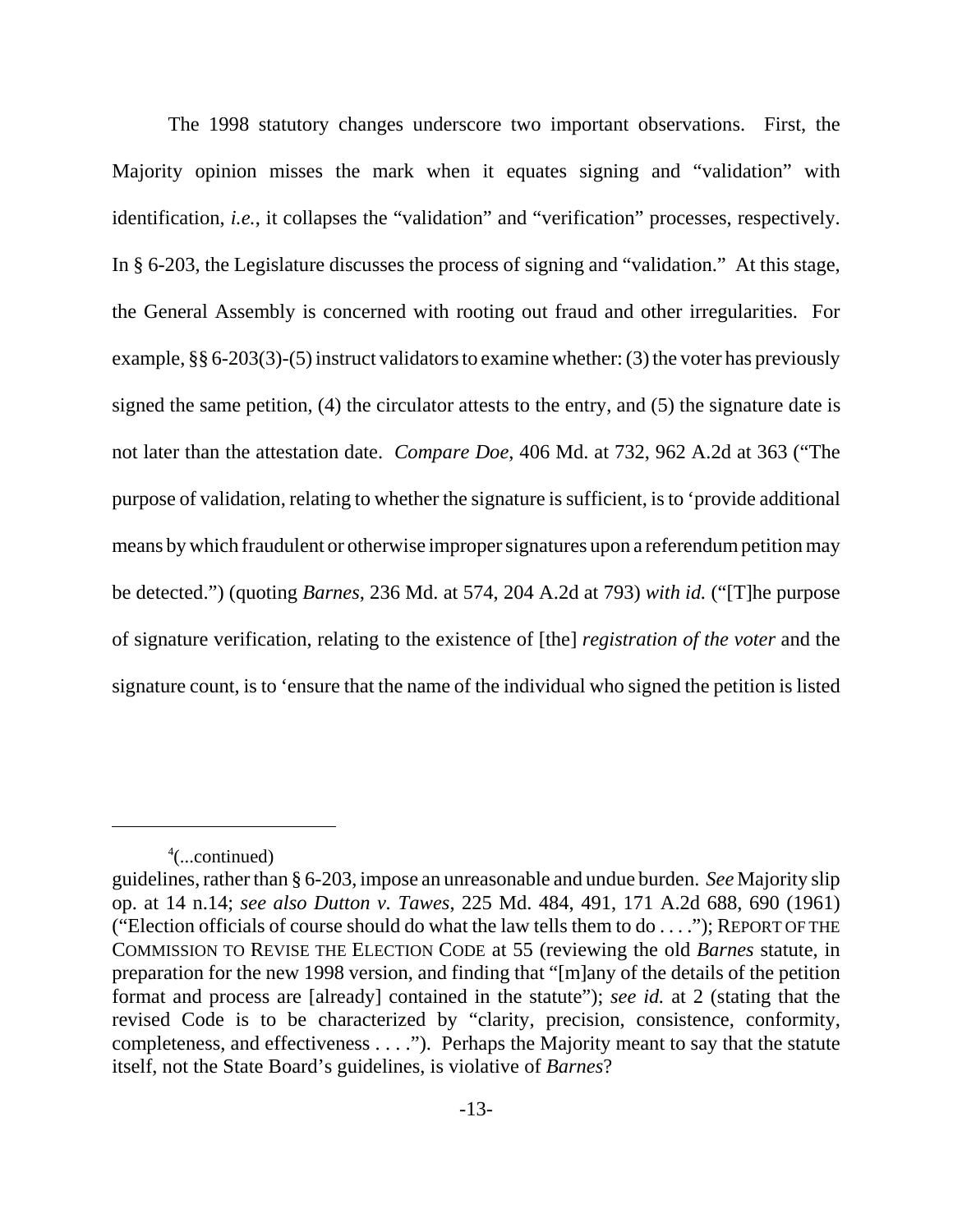as a *registered voter*."") (quoting  $\S$  6-207(a)(2)) (emphasis added).<sup>5</sup>

By assuming that the requirements in § 6-203 serve only the purpose associated with § 6-207, *i.e.*, identification or "verification," the Majority opinion is able to conclude that – to achieve adequately the goal of identification – the election authority, realistically speaking, does not need each piece of information required by § 6-203. Rather, just some pieces, taken together, may supply the election authority with enough to determine whether a voter is registered properly. Unfortunately, the Majority opinion overlooks the fact that the requirements of § 6-203 dictate how a voter actually "sign[s]" a petition in the first instance. The Legislature provided but one way to "sign a petition," and it required multiple pieces of information. To convey that information, legibility is no doubt an integral ingredient. The Majority overlooks also that § 6-203 serves an invaluable, independent purpose from § 6-207 – to detect fraud and other irregularities, as opposed to confirm proper voter registration. Rather, the Majority would allow voters to bypass the Legislature's statutory safeguards.<sup>6</sup>

Far from a "hypertechnical" burden, the signature requirement

(continued...)

<sup>5</sup> The *Barnes* Court stated that the additional requirements help root out fraud, like the modern-day § 6-203. *See Barnes*, 236 Md. at 574, 204 A.2d at 793. *Barnes* also stated, however, that these additional requirements help identify the signer as a registered voter, like § 6-207. *See Barnes*, 236 Md. at 571, 204 A.2d at 791. *Barnes* was not internally contradictory, but reflected how such additional information – *e.g.*, address and date of signing – is used for both purposes, an understanding the Legislature codified later in the current statute.

 $6$  Section 6-203(a)(1) does not impose too heavy a burden for petition signers, who need only remember their first, middle, and last names. On this point, we find particularly persuasive the petitioner's brief in *Doe*.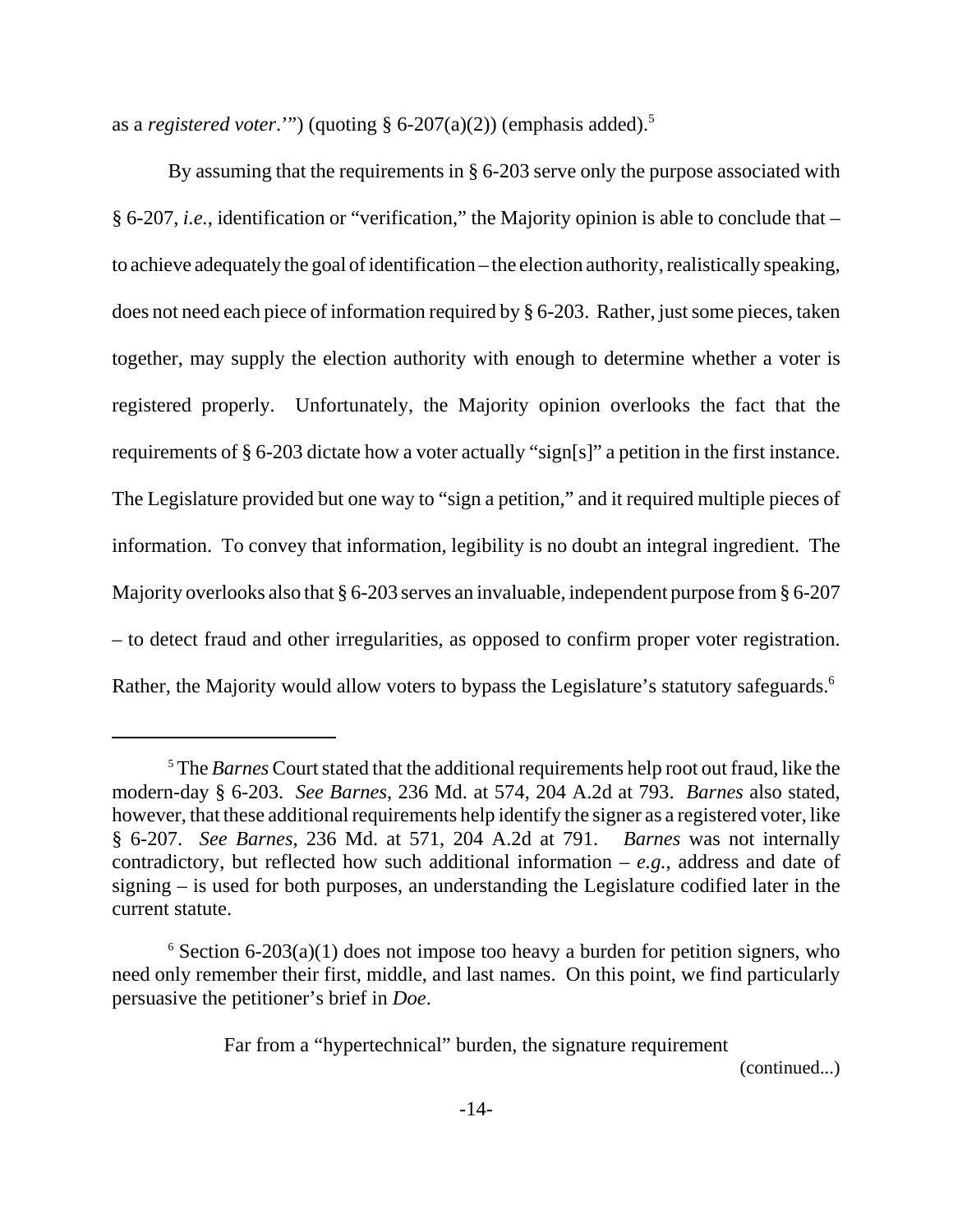6 (...continued)

is a safeguard against fraud and abuse. The General Assembly did not state in the Election Code that purported signers are merely required to provide enough information for the [Board of Elections ("BOE")] to determine that a person bearing at least a similar name is registered. It demanded that more detailed information be provided than what the BOE relied upon here, which, frankly, is no more than could be pulled from a local telephone directory. Without the information the General Assembly wisely required, an overly-zealous petition circulator could simply leaf through a phonebook and sign for County residents using the name and address information provided. Based on the standards the BOE admits it applied, these "signatures" would all pass muster, even though only partial name information was provided, so long as there was overlap with some of the data in the voter registration list. The General Assembly's simple expedient of requiring signers to identify themselves by their full names and/or initials is an important safeguard against the fraud that can easily occur in a referendum petition process. *See, e.g., Citizens Comm. for D.C. Video Lottery Terminal Initiative v. D.C. Bd. of Elections and Ethics*, 860 A.2d 813, 816 (D.C. 2004) (describing circulator practice of forging names out of telephone directory); *In re Armentrout*, 457 N.E.2d 1262, 1264-65 (Ill. 1983) (describing "roundtabling" practice where [a] group of partisans take turns forging names from telephone directory on referendum petition). Indeed, here the court below saw fit to disqualify dozens of signatures that on their face "raise genuine suspicion about authenticity." These purported signatures, which included a number that appeared to have been made by the same hand, were particularly obvious and crude examples of suspicious signature entries. (E877) (circuit court finding that "[i]t's patent to me the same person filled every one of these [signature entries] out"). The BOE's decision to validate the many purported signatures that fail to comply with  $\S$  6-203(a)(1) removes an important safeguard against less easily detected manipulation of the referendum process.

(continued...)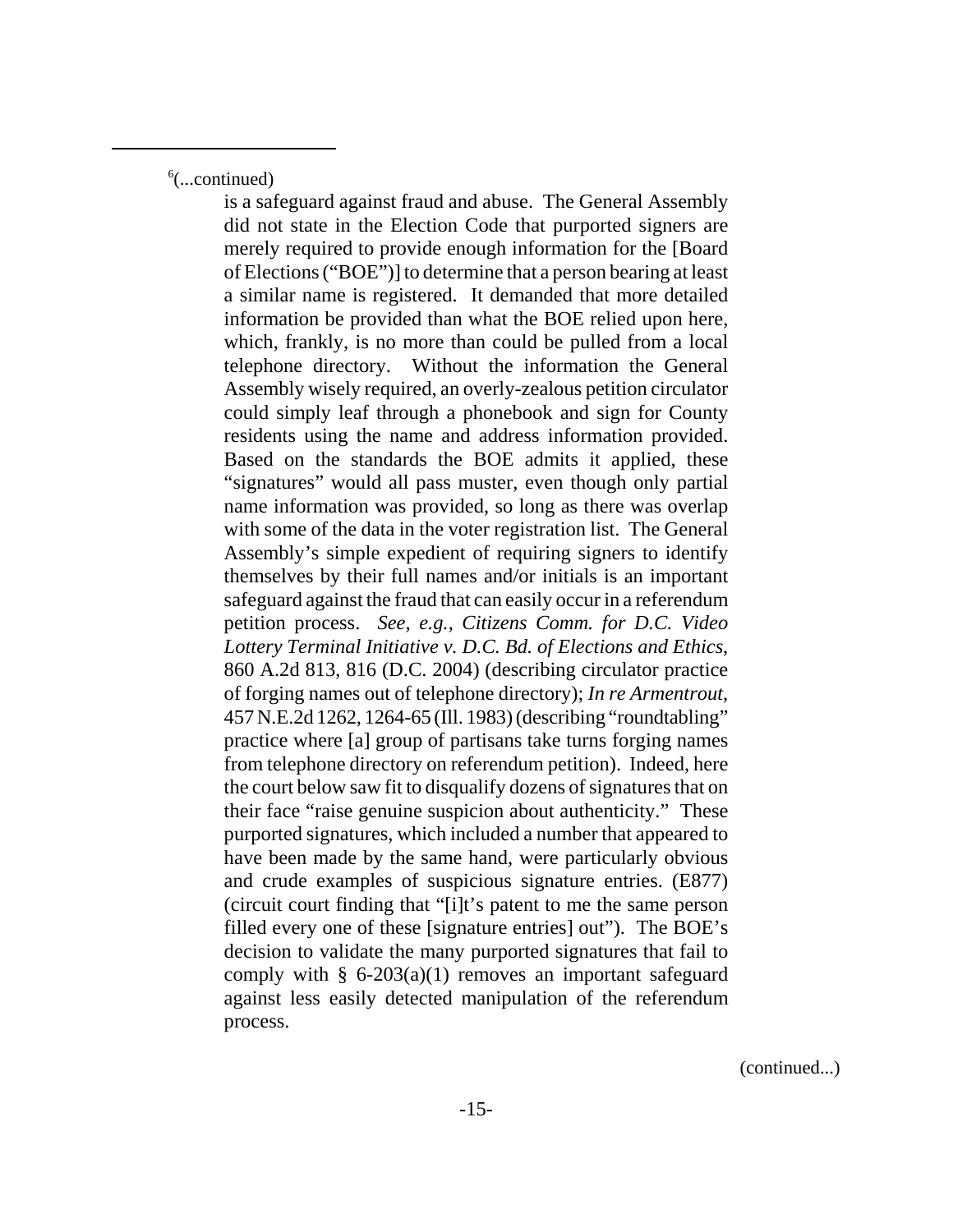Second, however one perceives the distinction between validation and verification, we glean from the 1998 enactment of the current statute additional evidence about the importance of the handwritten signature requirement. The statute in *Barnes* required only that voters sign their name, without specifying *how*. Presumably, therefore, less or no premium was placed on the legibility of that signature. In  $\S$  6-203(a)(1), the Legislature demanded more from a voter, instructing how he or she should sign his or her name. The Majority opinion eliminates this provision and, instead, resurrects and reinstates the *Barnes* statute, in direct contravention of the Legislature's present intent.

#### **V.**

In enacting Title 6, the Legislature weighed the risk of authentic signatures being rejected against the value of rooting out fraud and deceit. The Legislature balanced also the benefit of ensuring registered voters are heard against the cost of election authorities spending substantial time and money scrutinizing illegible signatures, trying to match them to records. Indeed, Board employees here devoted more than 3,000 hours, over 20 days,

Brief of Petitioner at 41-44 (footnote and some citations omitted).

<sup>6</sup> (...continued)

Moreover, Maryland law is clear that referendum requirements cannot be jettisoned by boards of elections or petition sponsors simply because compliance poses some burden. "If the burden [of a referendum provision] is too heavy, the remedy is by an appropriate [legislative] amendment" to the provision, not simply by disregarding it. *Ferguson* [*v. Sec'y of State*, 249 Md. 510, 517, 240 A.2d, 232 236 (1968)].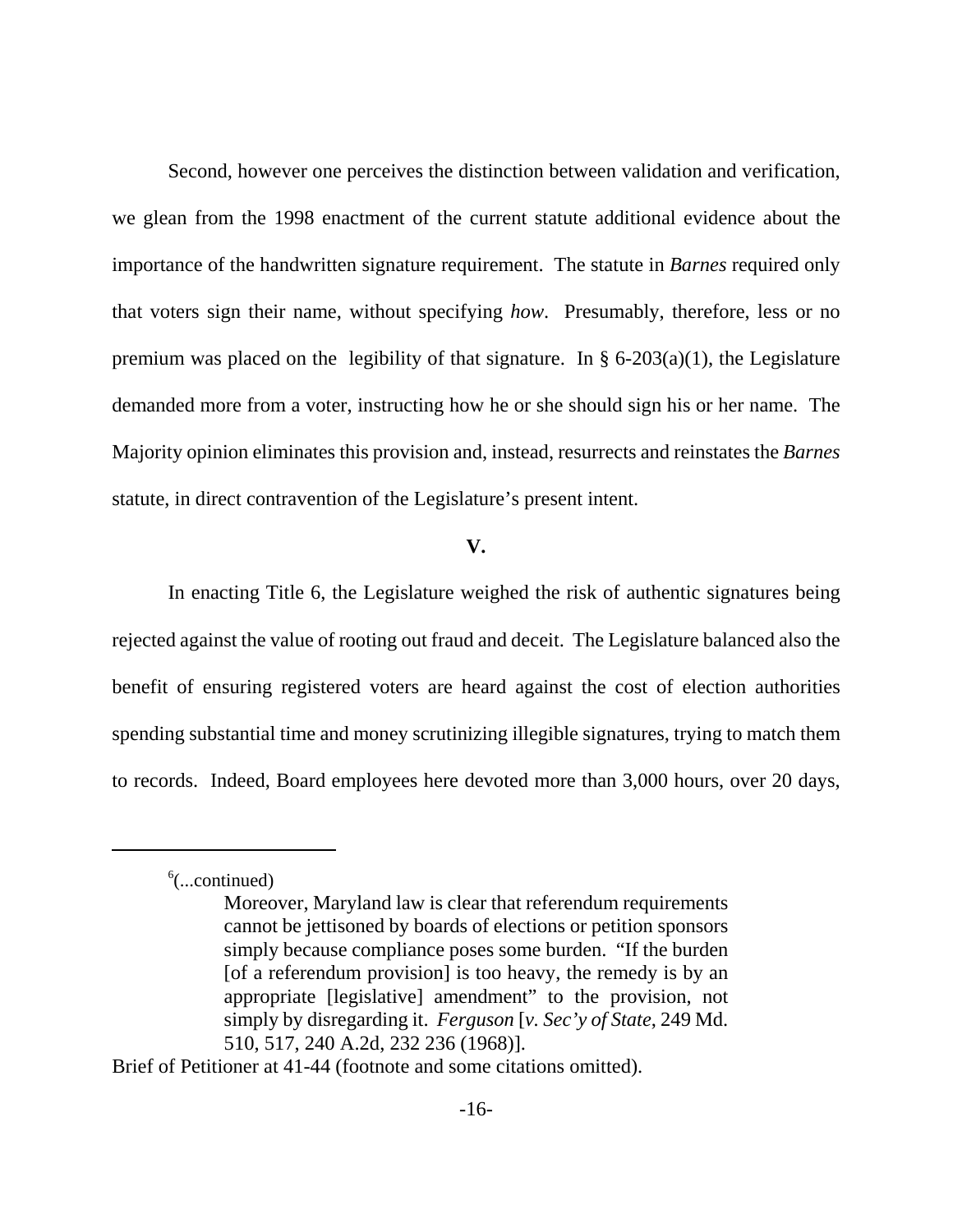reviewing the petitions.<sup>7</sup> Today, this Court dons the cloak of a legislator to readjust these balances. Our job, however, is to say what the statutory law is, not what we wish it to be, even if we think that law "unwise," "harsh," and "unjust." *Greyhound Corp.*, 247 Md. at 668-69, 234 A.2d at 258 (emphasis added) (internal quotation marks and citation omitted).

The Majority opinion orders election authorities to disregard otherwise clear legislative instructions and instead conduct, for each petition entry, a painstaking analysis to compensate for failed penmanship. It does not instruct the election authorities, however, how much weight they should give each completed requirement, or what combination of

<sup>&</sup>lt;sup>7</sup> The trial judge perceived keenly here that "given the less-favored nature of the referendum process," *see Ritchmount P'ship v. Bd. of Supervisors of Elections*, 283 Md. 48, 60 n.8, 388 A.2d 523, 531 n. 8 (1978) ("Popular support for the direct legislation movement in the United States was short-lived, lasting only about 20 years (1898-1918) . . . .") (citation omitted); *Kelly v. Marylanders for Sports Sanity, Inc.*, 310 Md. 437, 456-57, 530 A.2d 245, 254 (1987) (quoting with approval an Attorney General opinion which concluded that "the broad language of the exception [in the Constitution]," exempting certain appropriation laws from referendum, was designed to forestall "the State serious financial embarrassment in the performance of its various essential functions") (internal quotation marks and citation omitted); *Tyler v. Sec'y of State*, 229 Md. 397, 402, 184 A.2d 101, 103-04 (1962) (observing that "[t]he exercise of the right of referendum is drastic in its effect" and, therefore, "the stringent [requirements] employed in Section 4 of [Article XVI of the Maryland Constitution] shows an intent that those seeking to exercise the right of referendum . . . must . . . strictly comply with the conditions prescribed") (citations omitted):

It would be unreasonable . . . to require [Board] employees to cross-check or investigate every illegible signature, which numbered here in the several thousands. Even the small crosssection of names supplied to the court by Montgomery County during argument demonstrates that such an examination could be inconclusive, because the original (and sometimes illegible) voter registration application did not appear to be similar to the petition signature.